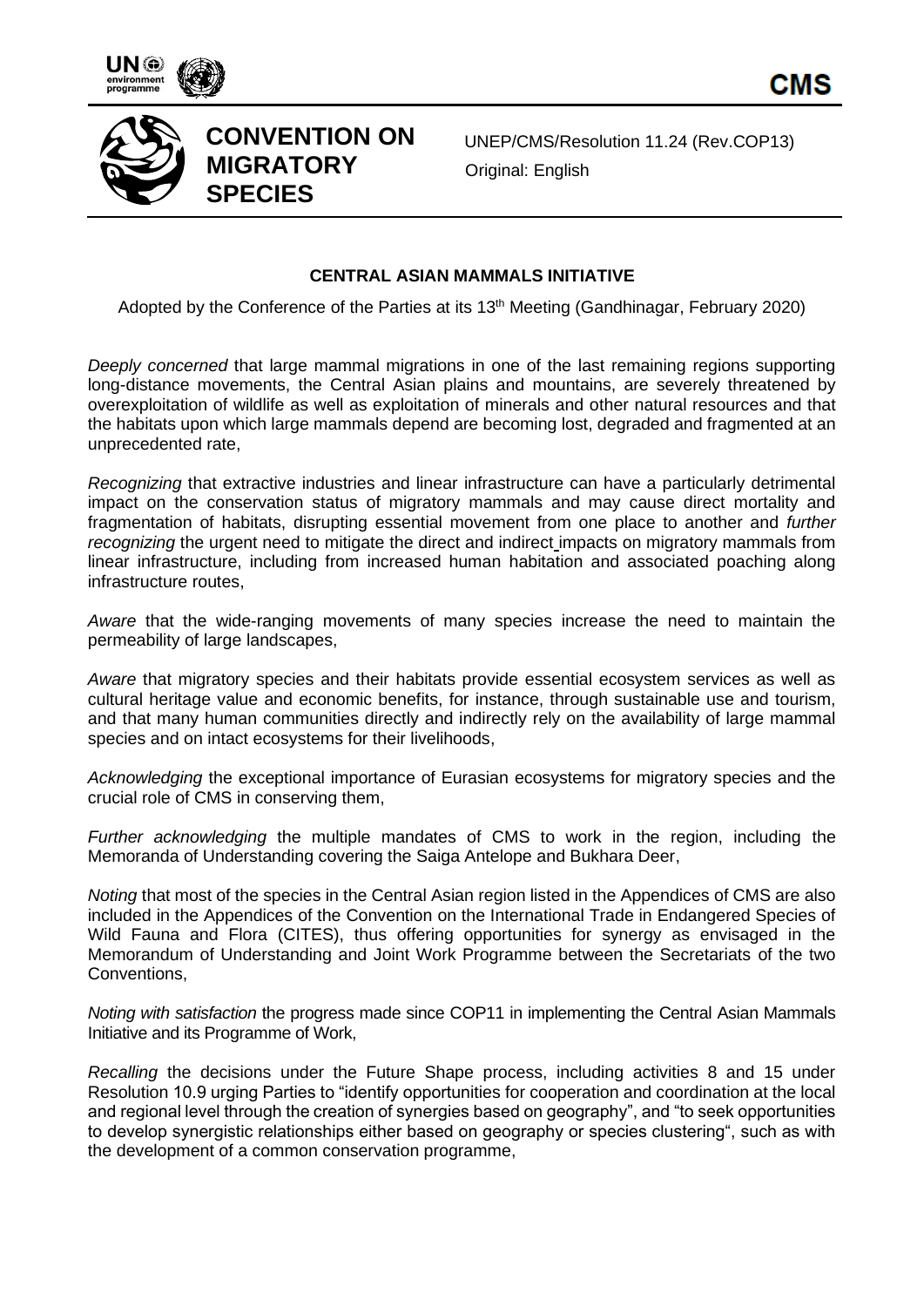*Taking into account* the Bishkek Declaration on the Conservation of Snow Leopards and the comprehensive, long-term Global Snow Leopard and Ecosystem Protection Programme adopted by Range States at the Global Snow Leopard Forum in Bishkek, Kyrgyzstan in October 2013, which called upon all Range States to declare the year of 2015 as the International Year of the Snow Leopard, and 23 October as an annually celebrated Snow Leopard Day,

### *The Conference of the Parties to the Convention on the Conservation of Migratory Species of Wild Animals*

- 1. *Adopts* the Programme of Work 2021-2026 for the Central Asian Mammals Initiative (CAMI) contained in the Annex to this Resolution and *endorses CAMI* as an innovative and integrative approach building on a regional programme, that identifies synergies based on common or shared work programmes, geography, species and interests, to enhance cooperation and coordination at the local, regional and international level, to minimize institutional overlap and to improve efficient implementation of CMS and its instruments on large mammals in the region;
- 2. *Recalls* the adoption of the *Guidelines for Addressing the Impact of Linear Infrastructure on Large Migratory Mammals in Central Asia* contained in UNEP/CMS/COP11/Doc.23.3.2 and the International Single Species Action Plan for the Conservation of the Argali *Ovis ammon*  contained in UNEP/CMS/COP11/Doc.23.3.3 at COP11;
- 3. *Agrees* to include the Gobi Bear (*Ursus arctos isabellinus*), the Urial (*Ovis vignei*) and the Persian Leopard (*Panthera pardus saxicolor*) in CAMI;
- 4. *Takes note* of the Central Asian Mammals Migration and Linear Infrastructure Atlas as contained in UNEP/CMS/COP13/Inf.19, which provides information about the distribution and movements of migratory species and data on linear infrastructure such as fences, roads and railways and therefore offers a much needed resource for decision-makers as they plan and implement infrastructure projects;
- 5. *Instructs* the Secretariat to regularly update, expand and further develop the CAMI Atlas to cover the whole region and include the most accurate and recent information available, subject to available funding;
- 6. *Also takes note* of the report on Transboundary Conservation Hotspots for the Central Asian Mammals Initiative as contained in UNEP/CMS/COP13/Inf.27, which identifies and analyses transboundary conservation hotspots of major importance to CAMI species in the region and outlines recommendations for their conservation;
- 7. *Urges* Parties to implement conservation actions for the identified transboundary conservation hotspots also taking into account, where appropriate, the Guidelines for Management Planning of Snow Leopard Landscapes under the Global Snow Leopard and Ecosystem Protection Programme (GSLEP) which provide a framework for transboundary conservation of relevant landscapes;
- 8. *Instructs* the Secretariat, subject to funding, to continue coordinating the implementation of CAMI and its Programme of Work as well as the implementation of the Memoranda of Understanding on the Saiga Antelope and Bukhara Deer, the Single Species Action Plan for Argali and other CMS mandates with relevance to CAMI;
- 9. *Requests* Parties and *invites* all Range States, partner organizations, donors and the private sector to engage in CAMI and to provide financial or in-kind resources to support its coordination and full and timely implementation;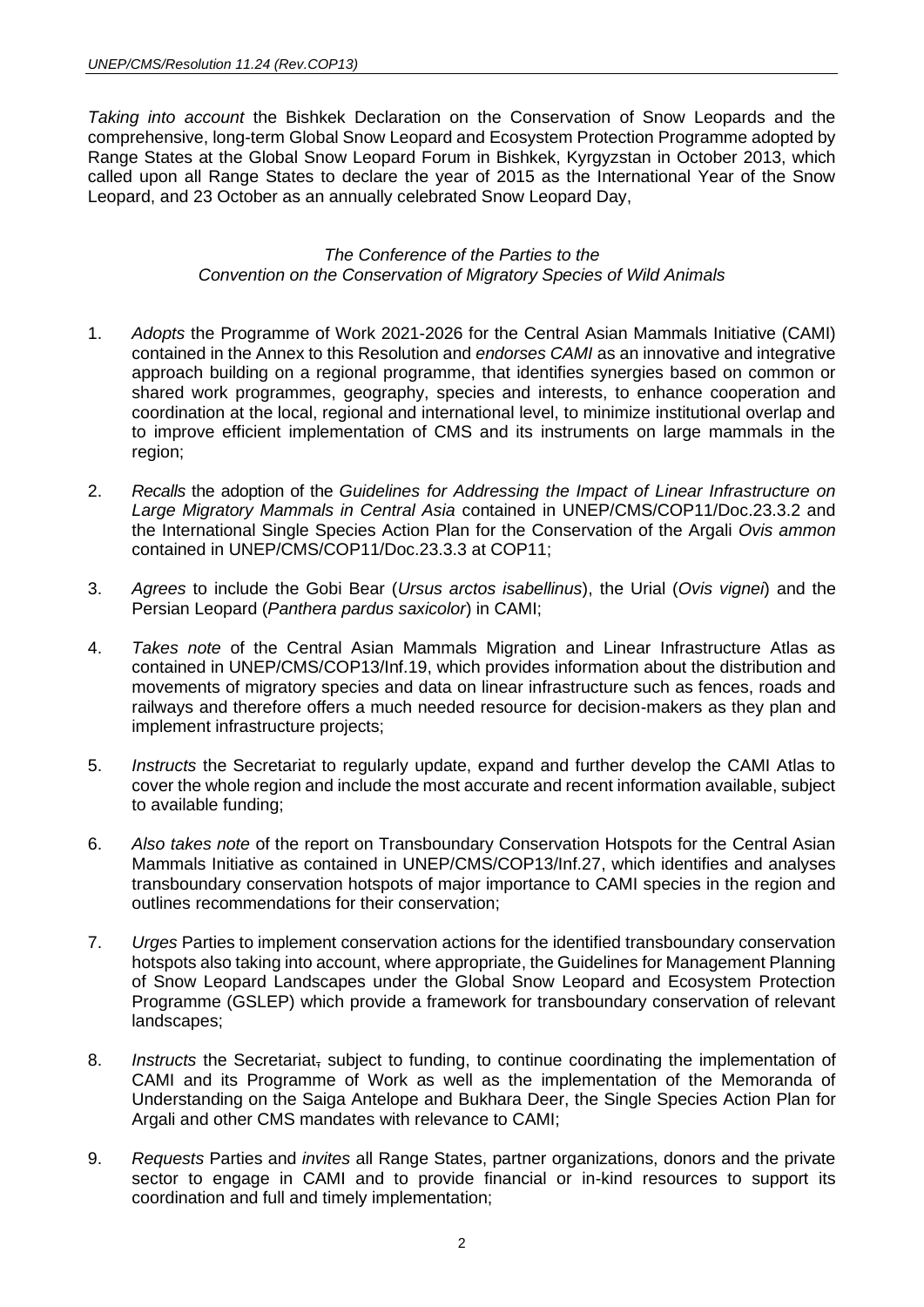- 10. *Calls upon* Range States to strengthen their transboundary cooperation, *inter alia* by using existing international and regional fora; and
- 11. *Requests* the Scientific Council and the Secretariat, subject to availability of funding, to continue and strengthen efforts to collaborate with other relevant international fora with a view to strengthening synergies and implementation of CMS and CAMI.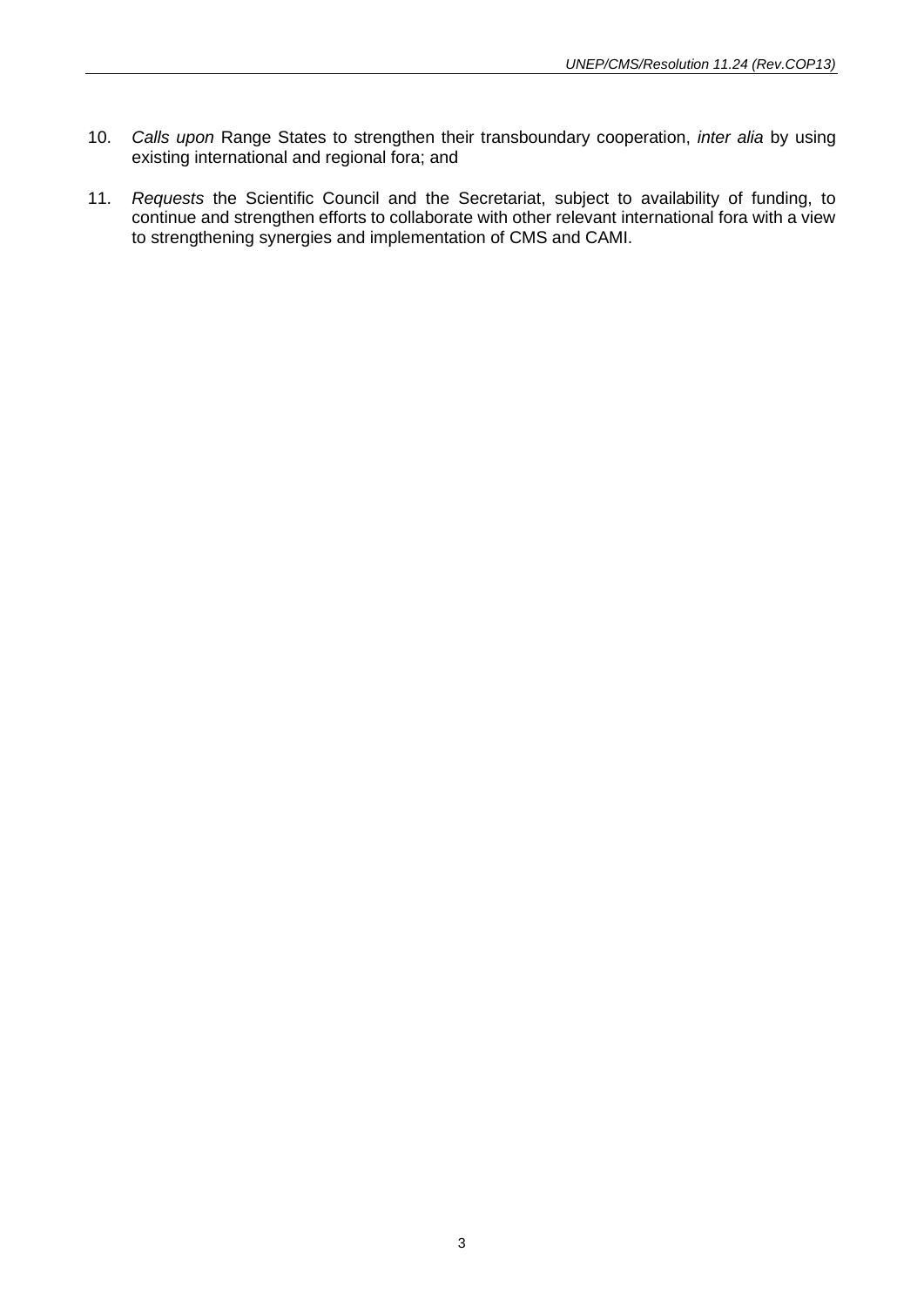# **Annex to Resolution 11.24 (Rev.COP13)**

#### **PROGRAMME OF WORK FOR THE CENTRAL ASIAN MAMMALS INITIATIVE (2021-2026)**

#### Introduction

- 1. The vast and still largely interconnected ecosystems of the Central Asian region harbour a number of CMS-listed large mammal species, most of which are in decline due to poaching, illegal trade, habitat loss, degradation and fragmentation from mining and infrastructure development as well as from overgrazing by and competition with livestock and conversion to agriculture.
- 2. The Central Asian Mammals Initiative (CAMI) has been developed under CMS to provide a common strategic framework for action at the international level to conserve migratory mammals and their habitat in the region. It aims at bringing together and harmonizing implementation of existing CMS instruments and mandates as well as initiatives undertaken by other stakeholders. A strong focus of CAMI is on promoting synergies between stakeholders and existing conservation frameworks, facilitating information sharing and communication, strengthening cooperation across borders, building on successes and raising awareness.

#### Taxonomic and Geographical Scope

|                | Species (common name)                                                          | Species (scientific name) <sup>1</sup> | <b>CMS Appendix</b> |  |
|----------------|--------------------------------------------------------------------------------|----------------------------------------|---------------------|--|
| $\mathbf 1$    | Argali                                                                         | Ovis ammon                             | App. II             |  |
| $\overline{2}$ | Asiatic Cheetah                                                                | Acinonyx jubatus                       | App. I              |  |
| 3              | <b>Asiatic Wild Ass</b>                                                        | Equus hemionus                         | App. II             |  |
| 4              | <b>Bukhara Deer</b>                                                            | Cervus elaphus yarkandensis            | App. I & II         |  |
| 5              | Gobi Bear                                                                      | Ursus arctos isabellinus               | App. II             |  |
| 6              | <b>Goitered Gazelle</b>                                                        | Gazella subgutturosa                   | App. II             |  |
| $\overline{7}$ | Kiang                                                                          | Equus kiang                            | App. II             |  |
| 8              | Mongolian Gazelle                                                              | Procapra gutturosa                     | App. II             |  |
| 9              | Persian Leopard                                                                | Panthera pardus saxicolor              | App. II             |  |
| 10             | Przewalski's Horse                                                             | Equus ferus przewalskii                | App. I              |  |
| 11             | Saiga Antelope                                                                 | Saiga spp.                             | App. II             |  |
| 12             | Snow Leopard                                                                   | Uncia uncia                            | App. I              |  |
| 13             | Urial                                                                          | Ovis vignei                            | App. II             |  |
| 14             | <b>Wild Camel</b>                                                              | Camelus bactrianus                     | App. I              |  |
| 15             | <b>Wild Yak</b>                                                                | Bos grunniens                          | App. I              |  |
|                | Species sharing the same range not listed under CMS and not covered by the POW |                                        |                     |  |
| 16             | Chiru                                                                          | Pantholops hodgsonii                   | Not listed          |  |
| 17             | <b>Tibetan Gazelle</b>                                                         | Procapra picticaudata                  | Not listed          |  |
| 18             | Chinkara (Jabeer Gazelle)                                                      | Gazella bennettii                      | Not listed          |  |

Species covered by the Central Asian Mammals Initiative (CAMI)

<sup>&</sup>lt;sup>1</sup> Scientific names follow Mammal Species of the World,  $3<sup>rd</sup>$  edition (Wilson & Reeder 2005), the standard taxonomic reference for mammals used by CMS. Names used do not take into account nomenclatural changes made since 2005 and in several cases species' names differ from those used [currently] by the IUCN Red List of Threatened Species and other authorities. The species concerned are: Snow Leopard (*Panthera uncia*), Wild Camel (*Camelus ferus*), Bukhara Deer (*Cervus hanglu bactrianus)*.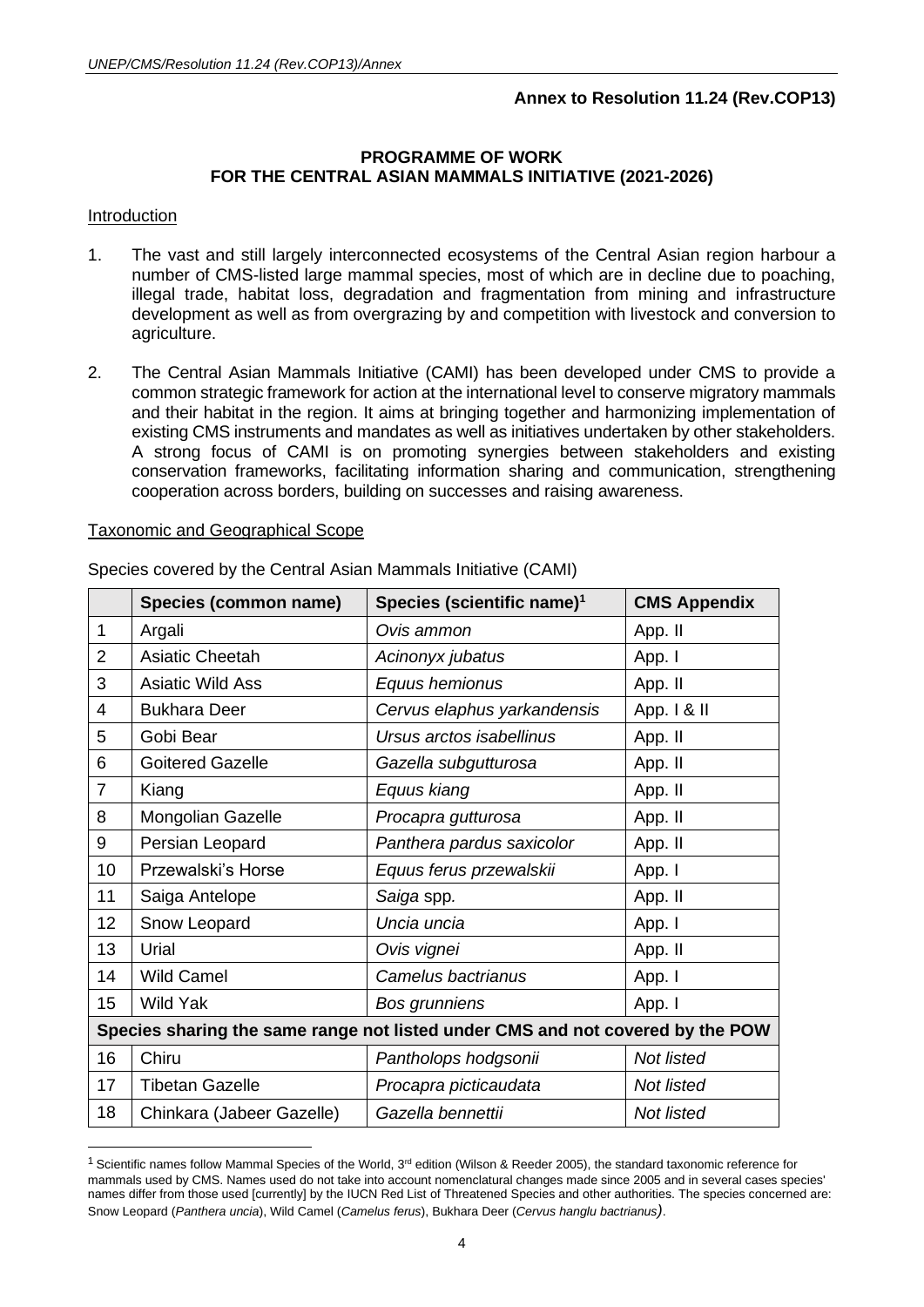These species occur in the following 14 Range States<sup>2</sup>:

AFGHANISTAN, Bhutan, China, INDIA, the Islamic Republic of IRAN, KAZAKHSTAN, KYRGYZSTAN, MONGOLIA, Nepal, PAKISTAN, the Russian Federation, TAJIKISTAN, Turkmenistan and UZBEKISTAN.

# Vision

3. Secured and viable populations of migratory mammals that range across the landscapes of Central Asia in healthy ecosystems, are valued by, and bring benefits to, local communities and all stakeholders.

# Goal

4. To improve the conservation of migratory large mammals and their habitats in the Central Asian region by strengthening coordination and cross-border cooperation.

<sup>2</sup> CMS Parties in capital letters.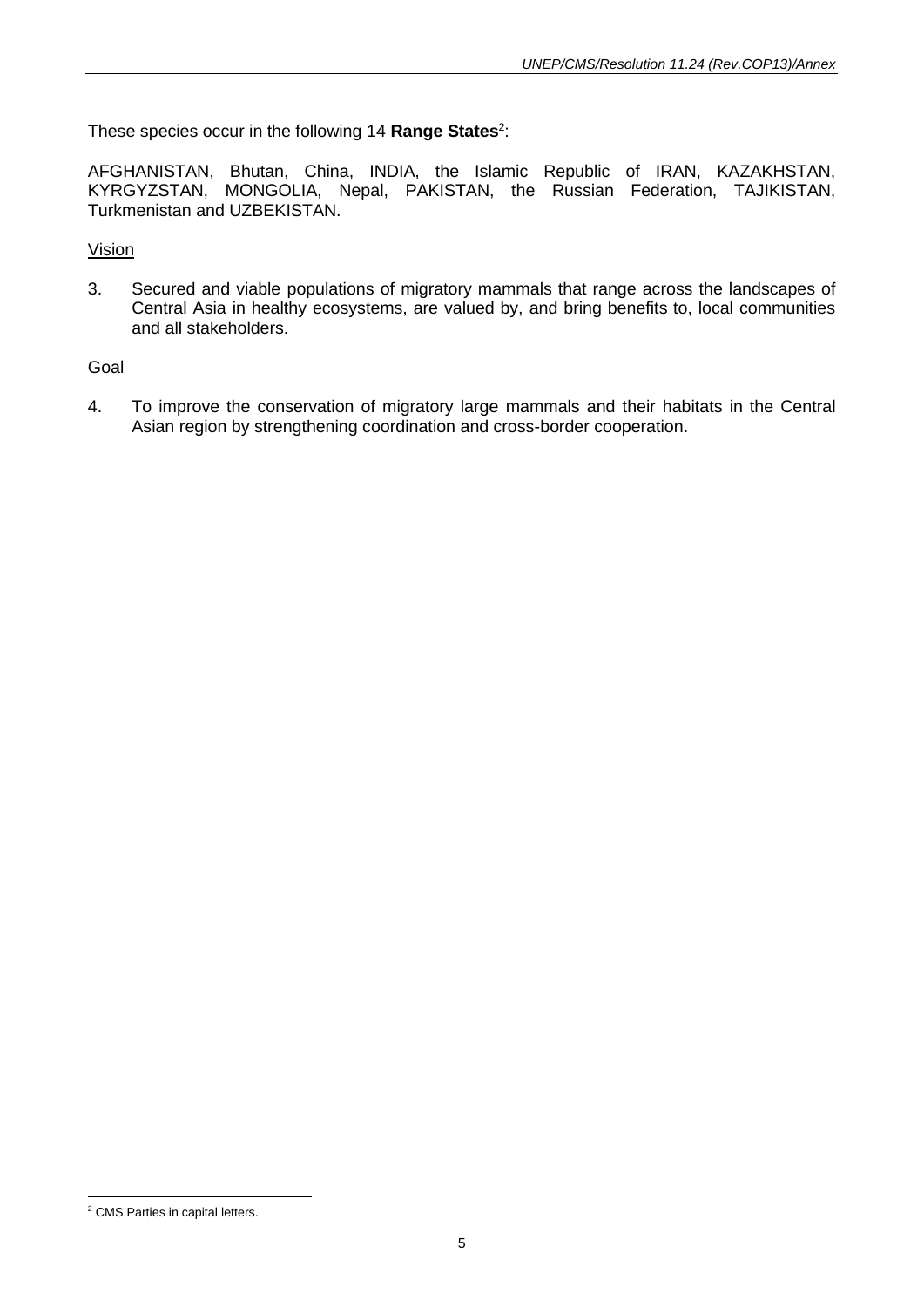# **Programme of Work 2021-2026**

# **Vision**

Secure and viable populations of migratory mammals that range across the landscapes of Central Asia in healthy ecosystems, are valued by, and bring benefits to, local communities and all stakeholders.

#### **Goal**

To improve the conservation of migratory large mammals and their habitats in the Central Asian region by strengthening coordination and cross-border cooperation.

| <b>Part I. Cross-cutting Measures</b> |                                                                                                                                                                                                                                                                                                                                                                                                                                                                                                                                                                                                                                                                                                                                                                                                        |                                                                                      |                 |
|---------------------------------------|--------------------------------------------------------------------------------------------------------------------------------------------------------------------------------------------------------------------------------------------------------------------------------------------------------------------------------------------------------------------------------------------------------------------------------------------------------------------------------------------------------------------------------------------------------------------------------------------------------------------------------------------------------------------------------------------------------------------------------------------------------------------------------------------------------|--------------------------------------------------------------------------------------|-----------------|
|                                       | 1. Transboundary Cooperation                                                                                                                                                                                                                                                                                                                                                                                                                                                                                                                                                                                                                                                                                                                                                                           | <b>Responsible</b>                                                                   | <b>Priority</b> |
| a)<br>b)                              | 1.1 Develop an understanding and make best use of political processes, specifically:<br>CMS to coordinate a review of the formal processes within each Range State concerning adoption of<br>transboundary conservation agreements; and<br>Highlight areas where CMS and other conservation partners can have an influence.                                                                                                                                                                                                                                                                                                                                                                                                                                                                            | CMS, Government agencies                                                             | Medium          |
| a)<br>b)<br>C)<br>d)<br>e)            | 1.2. Build on existing agreements, specifically:<br>Use the Transboundary Hotspots study to identify entry-points for enhanced cooperation with other<br>existing Multilateral Environmental Agreements (MEAs), governmental/multi-partner agreements and<br>platforms in the CAMI region;<br>Partner with and integrate migratory species conservation into relevant MEAs;<br>Explore the possibility to strengthen cooperation between CITES and CMS on CAMI similar to the Joint<br><b>CITES-CMS African Carnivores Initiative;</b><br>Partner with ongoing processes on Other Effective Area Based Conservation Measures (OECMs) such as<br>CBD and IUCN working groups with a view to integrating CAMI;<br>Promote regular exchange between National Focal Points of CMS and other relevant MEAs. | CMS, INGOs, NGOs,<br>relevant MEAs and<br>international fora,<br>Government agencies | Medium          |
| a)<br>b)<br>C)<br>d)<br>e)<br>f)      | 1.3 Implement the recommendations outlined in the Transboundary Hotspots study, specifically<br>Continue the process to highlight priority sites;<br>Identify stakeholders and crucial actors for all identified hotspots;<br>Establish working groups for each of the proposed priority sites to elaborate work streams for establishing<br>transboundary cooperation as appropriate;<br>Carry out targeted workshops for priority sites identified in the study;<br>Encourage countries to set up Memoranda of Understanding or Agreements for the conservation of those<br>priority sites;<br>Review and update the Transboundary Hotspots study for the next CAMI Range State Meeting.                                                                                                             | CMS, IUCN, Government<br>agencies, NGOs, GSLEP                                       | High            |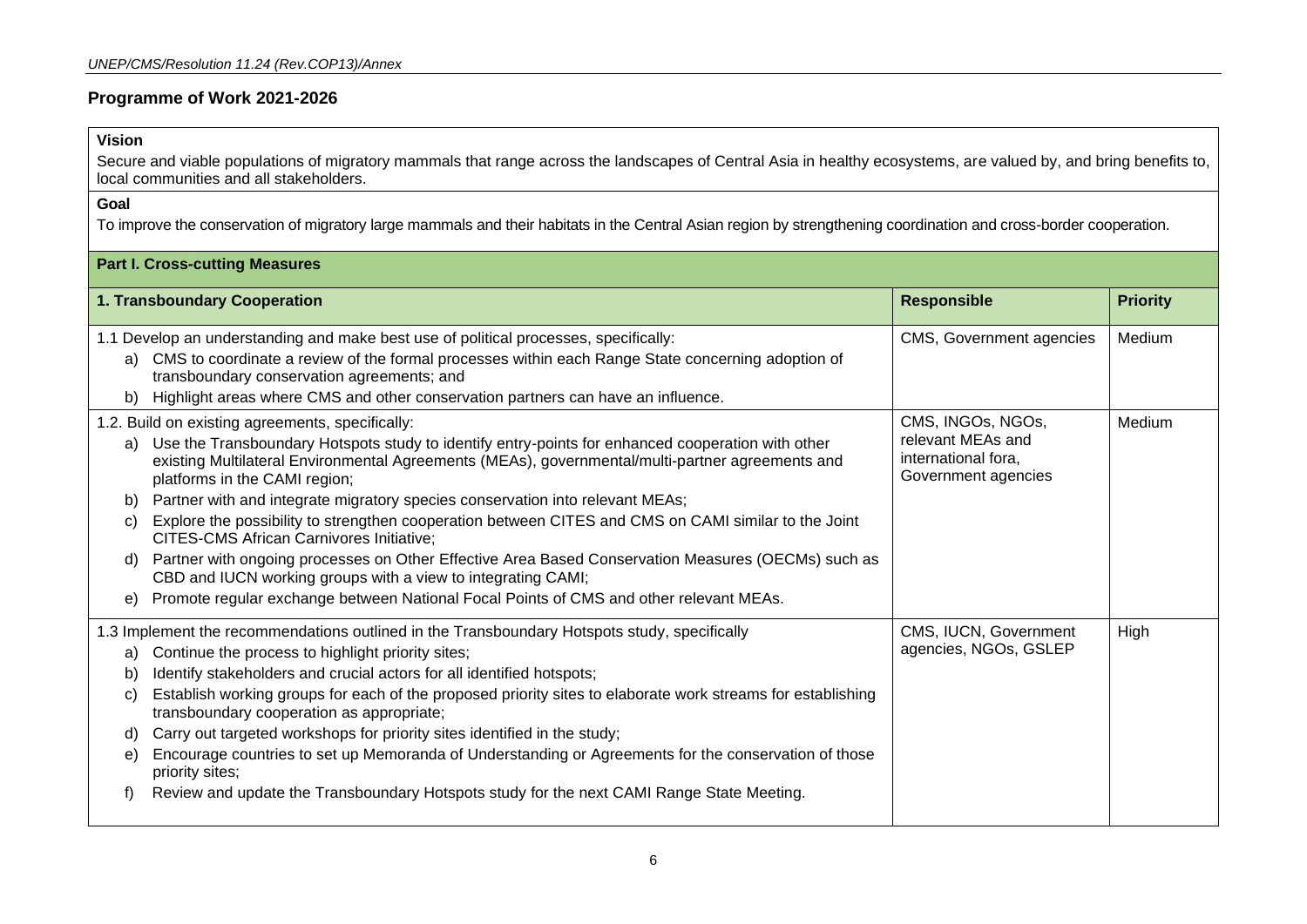| 1.4 Build on and enhance scientific and working level collaboration, specifically:<br>Continue promoting formal and informal collaboration through scientific working groups and conferences;<br>a)<br>Encourage cooperation at field and working level on survey, research, monitoring and management as<br>b)<br>well as for study tours and exchange visits. | CMS, all NGOs with<br>presence across relevant<br>countries, Scientific<br>institutions | High/<br>Medium |
|-----------------------------------------------------------------------------------------------------------------------------------------------------------------------------------------------------------------------------------------------------------------------------------------------------------------------------------------------------------------|-----------------------------------------------------------------------------------------|-----------------|
| 1.5 Increase awareness about the benefits of transboundary cooperation among governments and stakeholders.                                                                                                                                                                                                                                                      | CMS, Government agencies,<br><b>NGOs</b>                                                | High            |
| 1.6 Use the existing knowledge and experience available to advance transboundary cooperation, e.g. taking into<br>account the IUCN diagnostic tool for analysing the feasibility of setting up Transboundary Conservation Areas<br>(TBCA).                                                                                                                      | CMS, Government agencies,<br><b>NGOs</b>                                                | Medium          |
| 1.7. Foster the development of transboundary solutions to facilitate the removal and / or mitigation of border<br>fences.                                                                                                                                                                                                                                       | CMS, Government agencies,<br><b>NGOs</b>                                                | High            |
| 1.8 Urge all CAMI Range States to become a contracting Party to CMS and CITES.                                                                                                                                                                                                                                                                                  | CMS, Government agencies                                                                | High            |

| 2. Illegal Hunting, Possession and Trade                                                                                                                                                                                                                                                                                                                                                                                                                              | <b>Responsible</b>                                          | <b>Priority</b> |
|-----------------------------------------------------------------------------------------------------------------------------------------------------------------------------------------------------------------------------------------------------------------------------------------------------------------------------------------------------------------------------------------------------------------------------------------------------------------------|-------------------------------------------------------------|-----------------|
| 2.1 Promote the review of national legislation (in line with the CMS National Legislation Programme) and its<br>enforcement with regard to illegal hunting, possession and trade (including relevant penalties, the simplification of<br>prosecution, bonus payment mechanisms to create adequate incentives for enforcement personnel and reinvest<br>fines in conservation, enforcement powers of rangers and recognition of cybercrime) and compliance with CITES. | Government agencies,<br><b>NGO<sub>S</sub></b>              | High            |
| 2.2 Increase and strengthen the technical capacity of rangers and other relevant enforcement personnel to<br>counteract illegal hunting, possession and trade, including by providing the appropriate equipment to address it<br>(see also 7.5).                                                                                                                                                                                                                      | Government agencies,<br><b>NGOs</b>                         | High            |
| 2.3 Promote the use of new technologies, methods and tools for enforcement (including use of SMART (Spatial<br>Monitoring and Reporting Tool), wildlife detection dogs, risk assessments).                                                                                                                                                                                                                                                                            | Government agencies,<br>Scientific institutions             | High/<br>medium |
| 2.4. Improve inter-agency communication and cooperation (i.e. multi-agency task forces) at the national and<br>regional levels concerning scientific, management and enforcement issues (e.g. through the development of a<br>Wildlife Enforcement Network and greater cooperation with Customs, Border Control, Police and Judiciary).                                                                                                                               | Government agencies,<br><b>NGOs</b>                         | High/<br>medium |
| 2.5 Promote information exchange mechanisms across range, transit and consumer states to counteract illegal<br>hunting, possession and trade and, inter alia, ensure adequate information is available on trophy hunting<br>regulations.                                                                                                                                                                                                                              | Government agencies,<br>NGOs, TRAFFIC (tbc),<br>CITES (tbc) | High/<br>Medium |
| 2.6 Secure support by local communities for addressing illegal hunting, possession and trade through outreach<br>and development of "citizen/informant networks".                                                                                                                                                                                                                                                                                                     | Government agencies,<br>NGOs, TRAFFIC (tbc),<br>CITES (tbc) | High            |
| 2.7 Promote cooperation between relevant agencies to improve access to and take action against illegal hunting,<br>possession and trade information on the internet.                                                                                                                                                                                                                                                                                                  | Government agencies,<br><b>NGOs</b>                         | Medium          |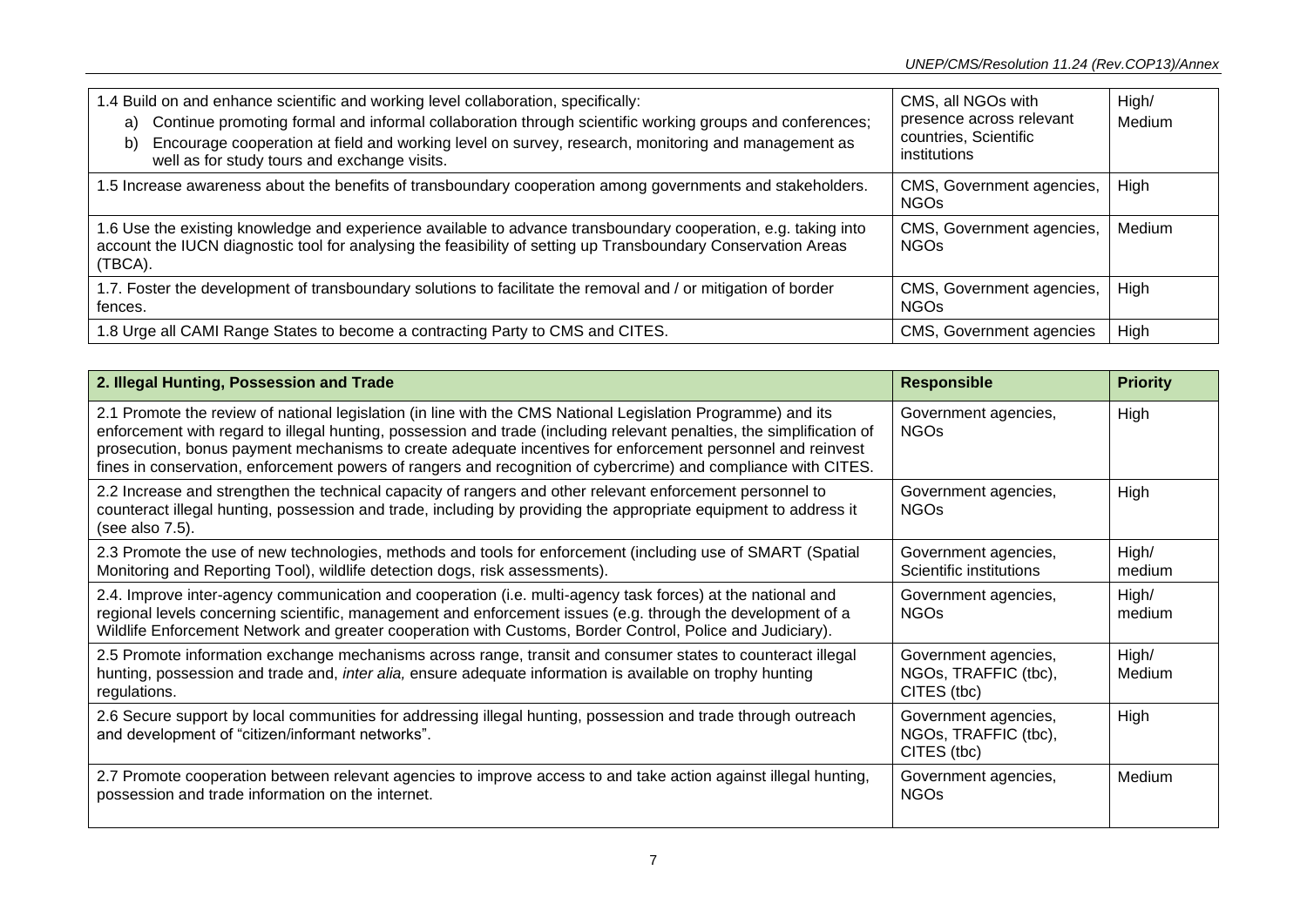| 2.8 Foster and promote community and incentive-based approaches to combat the underlying causes of illegal | Government agencies, | High |
|------------------------------------------------------------------------------------------------------------|----------------------|------|
| hunting (see also section 5).                                                                              | NGO <sub>S</sub>     |      |

|              |                                                                                                                                 | 3. Industry and Infrastructure Development / Barriers to Movement                                                                                                                                                                               | <b>Responsible</b>                                         | <b>Priority</b>                |
|--------------|---------------------------------------------------------------------------------------------------------------------------------|-------------------------------------------------------------------------------------------------------------------------------------------------------------------------------------------------------------------------------------------------|------------------------------------------------------------|--------------------------------|
|              | 3.1 Continually update and further develop the Central Asian Mammals Migration and Linear Infrastructure Atlas,<br>specifically |                                                                                                                                                                                                                                                 | CMS, Government agencies,<br>NGOs, Scientific institutions | High                           |
| a)           |                                                                                                                                 | Include the whole CAMI region to cover countries that have not yet been considered;                                                                                                                                                             |                                                            |                                |
| b)           |                                                                                                                                 | Integrate the most up-to-date and accurate information available to further refine the information and maps<br>contained in the Atlas (see 3.2);                                                                                                |                                                            |                                |
| C)           |                                                                                                                                 | Develop the Atlas into an interactive online tool that is easy to access and used by decision-makers,<br>infrastructure developers, investors and other relevant stakeholders,                                                                  |                                                            |                                |
| d)           |                                                                                                                                 | Establish a working group to support the maintenance and further development of the Atlas, its<br>dissemination and the raising of necessary funding.                                                                                           |                                                            |                                |
|              |                                                                                                                                 | 3.2 Update and standardize geographical information knowledge about species and landscapes necessary to<br>inform risk management strategies of infrastructure developers and investors, specifically:                                          | Government agencies,<br>National scientific                | High $(a, b, c)$<br>Medium (d) |
| a)           |                                                                                                                                 | Update and develop where necessary:                                                                                                                                                                                                             | institutions, NGOs, CMS,                                   |                                |
|              | Τ.                                                                                                                              | common standards for GIS and maps;                                                                                                                                                                                                              | <b>UNEP</b>                                                |                                |
|              | Ш.                                                                                                                              | distribution maps (layers) per country per CAMI species;                                                                                                                                                                                        |                                                            |                                |
|              | iii.                                                                                                                            | maps of key areas and nationally and internationally designated important areas such as<br>protected areas, Key Biodiversity Areas (KBAs), and OECMs, as well as areas of importance for<br>community-based sustainably used natural resources; |                                                            |                                |
|              | iv.                                                                                                                             | species-specific connectivity and corridor maps;                                                                                                                                                                                                |                                                            |                                |
|              | V.                                                                                                                              | layers on existing and planned potential barriers;                                                                                                                                                                                              |                                                            |                                |
| b)           |                                                                                                                                 | Develop species-specific factsheets (including behaviour, ecology, key ecological needs);                                                                                                                                                       |                                                            |                                |
| C)           |                                                                                                                                 | Integrate the information into the CAMI Atlas and the process outlined under 3.1;                                                                                                                                                               |                                                            |                                |
| d)           |                                                                                                                                 | Identify knowledge gaps and initiate targeted applied research.                                                                                                                                                                                 |                                                            |                                |
| specifically |                                                                                                                                 | 3.3 Develop horizon scanning approaches to enable CAMI partners to look at trends in investment and determine<br>where future infrastructure development is likely to occur, in order to be able to tackle it at the early planning stage,      | Government agencies,<br>Scientific institutions, NGOs      | High                           |
| a)           |                                                                                                                                 | Compile information from multi-sectoral spatial planning and climate change impact modelling;                                                                                                                                                   |                                                            |                                |
| b)           |                                                                                                                                 | Promote discussions with infrastructure development stakeholders to understand their information<br>requirements when developing risk management plans.                                                                                         |                                                            |                                |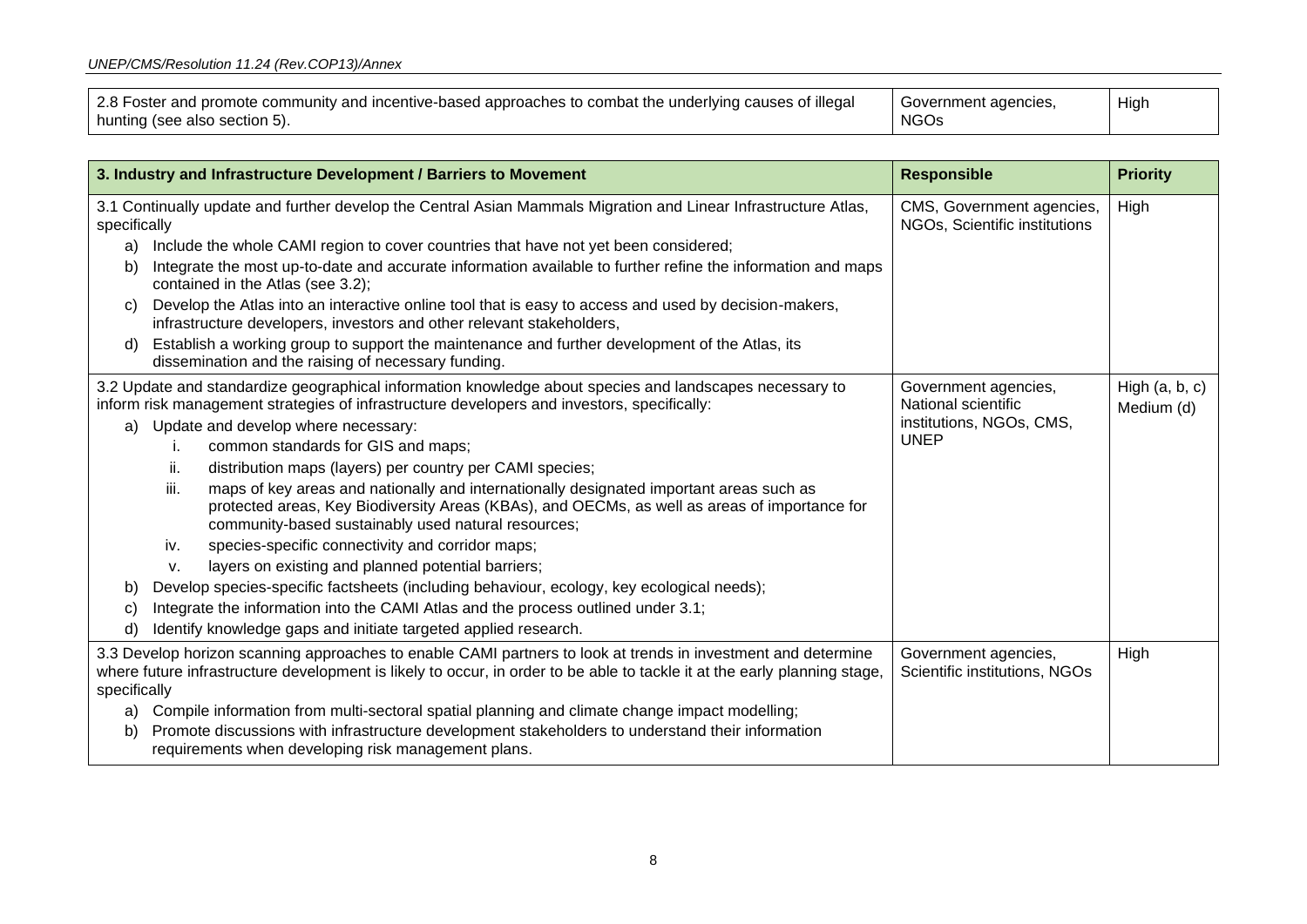|    | 3.4 Increase awareness and knowledge sharing on barriers to migration, specifically:                                                                                                                                                                                  | CMS, Government agencies,                                 |        |
|----|-----------------------------------------------------------------------------------------------------------------------------------------------------------------------------------------------------------------------------------------------------------------------|-----------------------------------------------------------|--------|
| a) | Publicize information to the broad public on the benefits from migratory species, the environmental and<br>socio-economic costs of poorly planned infrastructure and possible solutions to encourage citizen<br>engagement and empowerment;                           | National scientific<br>institutions, NGOs, mass-<br>media | High   |
| b) | Promote using the CAMI Migration Atlas to inform governments, developers, environmental impact<br>assessments (EIA) groups and other relevant stakeholders when planning infrastructure projects and<br>developing risk management strategies (see 3.1);              |                                                           |        |
| C) | Raise awareness of the impact and mitigation options to planners and infrastructure industry thereby<br>influencing the location and design of infrastructure to minimize their impacts;                                                                              |                                                           |        |
|    | Encourage decision makers to mainstream sustainable landscape management into key economic sector<br>planning.                                                                                                                                                        |                                                           |        |
|    | 3.5 Promote the knowledge and application of mitigation solutions implemented in the CAMI region, specifically:                                                                                                                                                       | CMS, Government agencies,                                 | High   |
|    | a) Compile the available information on mitigation solutions for specific cases, species, landscape and type<br>of barrier in the CAMI region;                                                                                                                        | National scientific<br>institutions, NGOs, private        |        |
| b) | Include and update information about mitigation measures and hierarchies in the CAMI Atlas (see 3.1);                                                                                                                                                                 | sector                                                    |        |
| C) | Document and monitor impacts and effectiveness of mitigation solutions and update accordingly the<br>mitigation hierarchy guidelines;                                                                                                                                 |                                                           |        |
| d) | Engage academics to incorporate mitigation measure in relevant study courses (e.g. civil engineering);                                                                                                                                                                |                                                           |        |
| e) | Make maps (GIS) available at national, bilateral and regional level (see 3.2);                                                                                                                                                                                        |                                                           |        |
| f) | Mitigate the impacts of existing or unavoidable linear infrastructure where feasible and following the<br>mitigation hierarchy (avoid, minimize, mitigate, offset).                                                                                                   |                                                           |        |
|    | 3.6 Engage with governments, financial organizations and companies developing infrastructure, specifically:                                                                                                                                                           | CMS, Government agencies,                                 | High/  |
| a) | Develop and implement national infrastructure mitigation standards using the CMS infrastructure<br>guidelines for Central Asia;                                                                                                                                       | National scientific<br>institutions, NGOs, private        | medium |
| b) | Encourage national and bilateral multi-agency consultation on border fences (including border security<br>agencies, customs, ministries of foreign affairs, environmental / wildlife agencies and transboundary<br>protected areas), where feasible;                  | sector                                                    |        |
| C) | Establish national multi-agency task force on big infrastructure projects (i.e. transportation and other<br>relevant ministries);                                                                                                                                     |                                                           |        |
| d) | Integrate migratory species conservation into national EIA regulations and implementation as well as into<br>the requirements of international financing institutions;                                                                                                |                                                           |        |
| e) | Engage with lender / finance organizations and governments and urge them to make CAMI species-<br>friendly infrastructure planning mandatory, and the application of EIAs standard criteria for migratory<br>species for approval of proposed investments obligatory; |                                                           |        |
| f) | Urge companies that develop infrastructure in target landscapes to adopt best practices in line with CMS<br>infrastructure guidelines and allocate funds for conservation as part of their mitigation or off-setting plans;                                           |                                                           |        |
| g) | Encourage adherence to International Finance Corporation Performance Standard 6 (IFC PS6) and other<br>existing international standards in relation to all planned developments.                                                                                      |                                                           |        |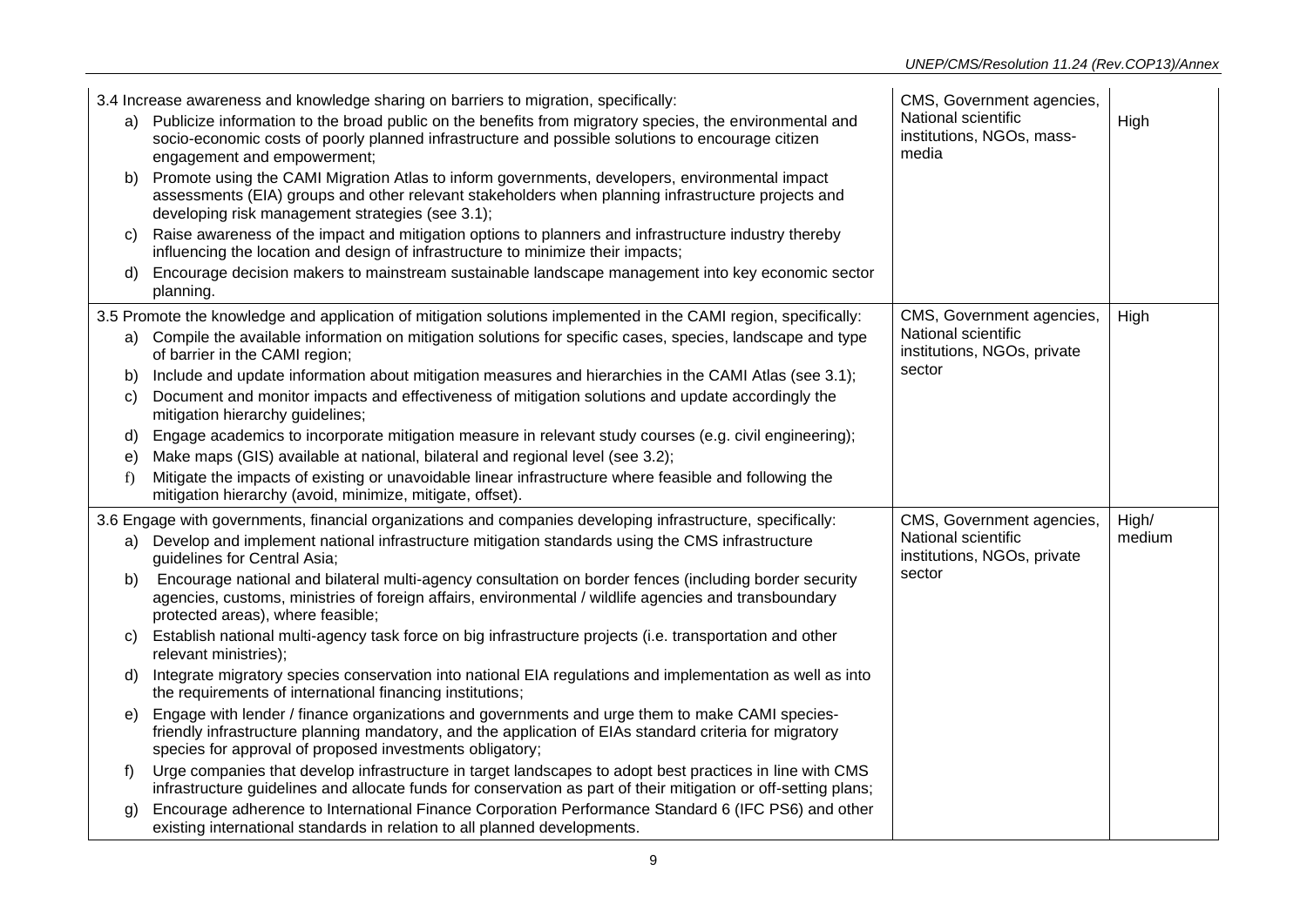| 4. Overgrazing and Livestock Competition                                                                                                                                                                                                                                                                                                                                                     | <b>Responsible</b>                                                                   | <b>Priority</b> |
|----------------------------------------------------------------------------------------------------------------------------------------------------------------------------------------------------------------------------------------------------------------------------------------------------------------------------------------------------------------------------------------------|--------------------------------------------------------------------------------------|-----------------|
| 4.1 Undertake research on pasture productivity and suitability, disease impacts, grazing and livestock<br>management, extent and scale of standing herds as investments, feasibility of traditional pastoralism, livestock vs.<br>soil / rangeland carbon sequestration, wildlife conflicts, effects of climate change and seasonal use and<br>disseminate the results to relevant managers. | Government agencies,<br>Scientific Institutions, NGOs                                | High            |
| 4.2 Review and modify existing grazing norms (both legal and customary) based on carrying capacity and critical<br>wildlife habitat (see also 6.1).                                                                                                                                                                                                                                          | Government agencies,<br>Scientific Institutions, NGO's                               | High            |
| 4.3 Identify routes to enact mechanisms that will encourage livestock owners to invest in quality (breeds<br>promotion, herd health, added-value livestock products, productivity) rather than quantity.                                                                                                                                                                                     | Government agencies,<br><b>NGOs</b>                                                  | High            |
| 4.4 Develop and promote awareness and educational programmes among herding communities on wildlife<br>protection, conflict resolutions, and the unintended impact of livestock intensification.                                                                                                                                                                                              | NGOs, Government<br>agencies (e.g. education<br>ministries)                          | High            |
| 4.5 Promote a range of strategies (e.g. alternative livelihoods, temporary no-grazing, etc.) in herding communities<br>to reduce livestock numbers and focus on livestock as their main asset.                                                                                                                                                                                               | NGOs, Government<br>agencies, Businesses                                             | High            |
| 4.6 Establish joint working groups with relevant organizations, including pastoralist communities, to address<br>pasture use and wildlife protection issues.                                                                                                                                                                                                                                 | Government agencies<br>facilitated by NGOs                                           | High            |
| 4.7 Create incentive mechanisms for members in the herding communities residing near wildlife and / or protected<br>areas / ecological corridors to become community rangers (see also 5.1, 5.8 and 5.11).                                                                                                                                                                                   | Government agencies, local<br>communities, NGOs                                      | High            |
| 4.8 Explore options to minimize livestock grazing on wildlife migration routes (where possible).                                                                                                                                                                                                                                                                                             | Government agencies,<br>Scientific Institutions, NGOs,<br>herders, local communities | High            |
| 4.9 Encourage livestock owners to insure their livestock against natural disasters and discourage them from killing<br>wildlife in times of heavy livestock losses.                                                                                                                                                                                                                          | Government agencies,<br>Insurance sector, NGOs                                       | Medium          |
| 4.10 Introduce certification schemes for livestock products originating from sustainably managed rangelands.                                                                                                                                                                                                                                                                                 | Government agencies,<br><b>NGOs</b>                                                  | Medium          |
| 4.11. Support the vaccination of livestock and herder dogs against transmissible diseases to wildlife sharing the<br>same landscape.                                                                                                                                                                                                                                                         | Government agencies,<br>NGOs, local communities,<br>herders                          | High            |
| 4.12 Explore methods to control and reduce numbers of free-ranging herder and feral dogs and their impact on<br>wildlife populations.                                                                                                                                                                                                                                                        | Government agencies,<br>NGOs, local communities,<br>herders                          | High            |
| 4.13 Implement and promote the use of conflict reduction methods to avoid wildlife-livestock conflicts.                                                                                                                                                                                                                                                                                      | Government agencies,<br>NGOs, local communities,<br>herders, Scientific Institutions | High            |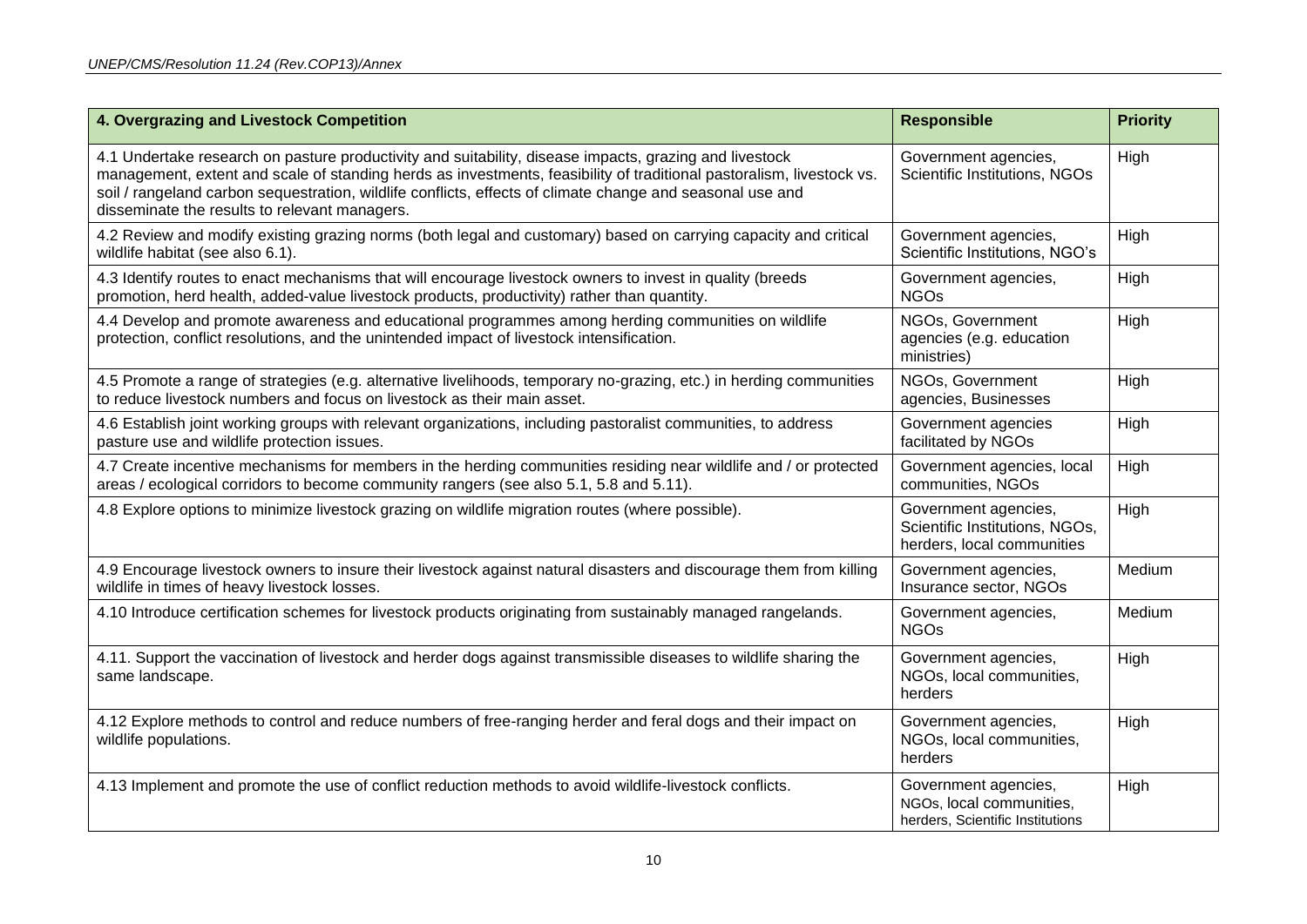| 4.14 Design grazing rangeland management plans based on scientific research and with involvement of local                                        | Government agencies,                                                                    | High/  |
|--------------------------------------------------------------------------------------------------------------------------------------------------|-----------------------------------------------------------------------------------------|--------|
| communities outside of protected areas.                                                                                                          | NGOs, Scientific Institutions                                                           | Medium |
| 4.15 Promote community-based pasture management to increase ownership and responsibility for the protection<br>of pastures by local communities. | Government agencies,<br>NGOs, local communities,<br>herders, Scientific<br>Institutions | High   |

| 5. Community Engagement and Sustainable Use                                                                                                                                                                                                          | <b>Responsible</b>                                                                      | <b>Priority</b> |
|------------------------------------------------------------------------------------------------------------------------------------------------------------------------------------------------------------------------------------------------------|-----------------------------------------------------------------------------------------|-----------------|
| 5.1 Promote sustainable livelihood schemes linked to conservation and local conditions, which should benefit<br>conservation and whole communities in the long term.                                                                                 | National and international<br><b>NGOs</b>                                               | High            |
| 5.2 Support local development (education, health, energy etc.), linked to conservation and the needs of the<br>communities.                                                                                                                          | Government agencies,<br><b>INGOs, Development</b><br>agencies                           | Medium          |
| 5.3 Promote predator proof corrals among communities to avoid killing of livestock by predators.                                                                                                                                                     | Government agencies,<br><b>NGOs</b>                                                     | High            |
| 5.4 Promote the regulation of water use by livestock in places with limited water resources in order to allow wildlife<br>access to the water                                                                                                        | As a platform CMS, for<br>implementation: National<br>and international NGOs            | High/<br>medium |
| 5.5 Establish and share best practice of community-based insurance schemes (predation, other conflict, bad<br>weather etc.) and establish community-based conservation awards/support schemes.                                                       | As a platform CMS, for<br>implementation: National<br>and international NGOs            | High/<br>medium |
| 5.6 Provide culturally and species-appropriate activities and rewards for motivated community members and<br>teachers using current examples such as establishing wildlife clubs and celebrating species days and using<br>communication strategies. | National and international<br>NGOs, Government<br>agencies (e.g. education<br>ministry) | Medium          |
| 5.7 Build functional associations within and between communities along migration routes, under the mandate of<br>national governments, to facilitate communication and cooperation.                                                                  | Government agencies,<br>community leaders, local<br>government agencies, NGOs           | Medium          |
| 5.8 Promote and support the use of local knowledge and skills in community-based management plans,<br>participatory research, and reporting outcomes, in a suitable language and format.                                                             | Local and national NGOs,<br>Research/ Scientific<br>institutions                        | High            |
| 5.9 Promote non-extractive use especially community-based ecotourism within the CAMI region and develop<br>sustainable ecotourism programmes.                                                                                                        | NGOs, Tourism companies                                                                 | Medium          |
| 5.10 Integrate biodiversity conservation issues (for migratory species) into the strategies of international and<br>national development agencies with community and rural development programmes.                                                   | CMS, Government agencies                                                                | High            |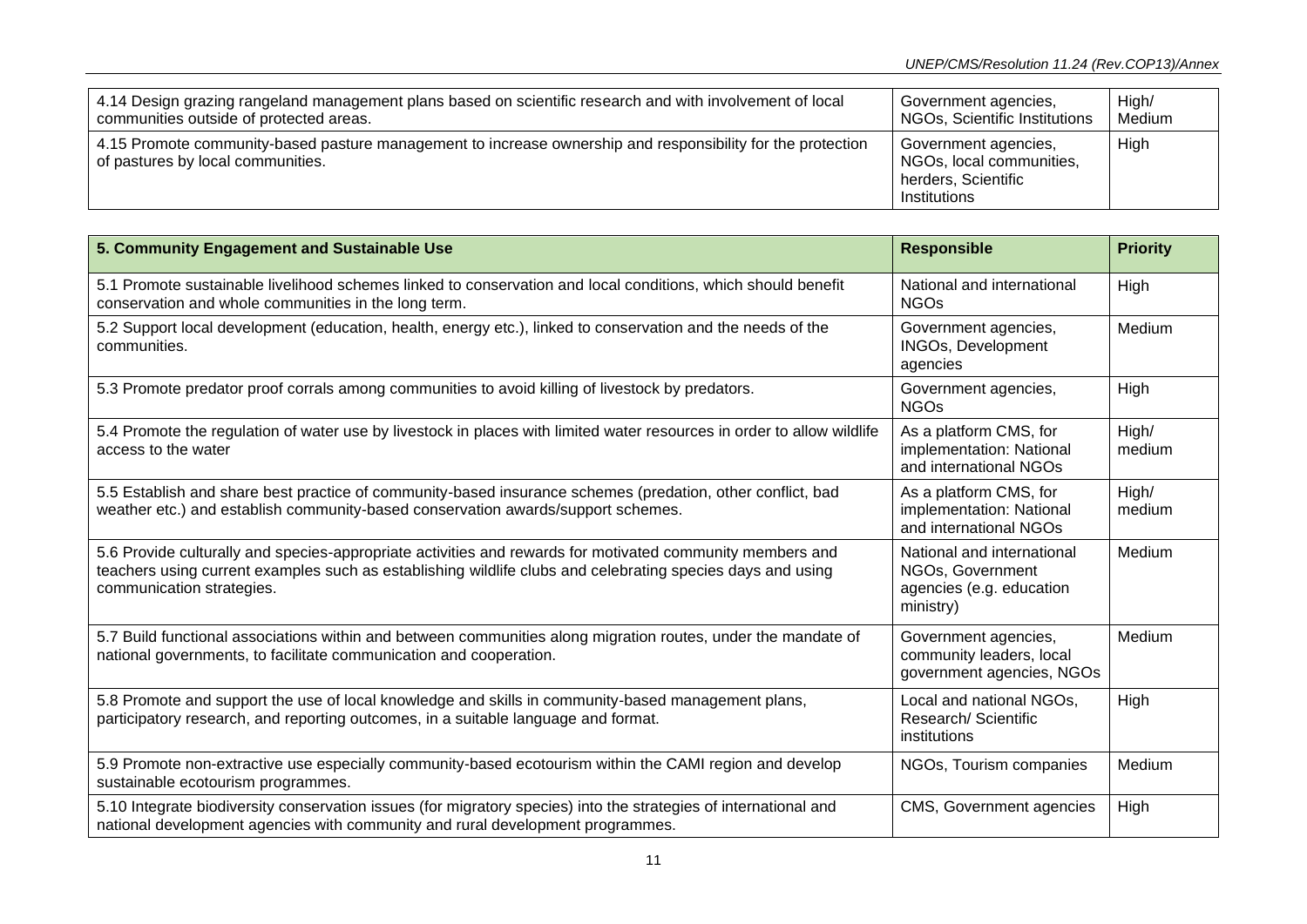| 5.11 Engage community conservationists and promote direct involvement in conservation initiatives, such as<br>monitoring anti-poaching, ecotourism and citizen science and empower local community organizations by<br>assigning them an official status and role.          | National/Local Government<br>agencies, NGOs                           | High   |
|-----------------------------------------------------------------------------------------------------------------------------------------------------------------------------------------------------------------------------------------------------------------------------|-----------------------------------------------------------------------|--------|
| 5.12 Encourage investment from NGOs and business, especially local large industries (e.g. oil, gas, mining) to<br>support community conservation initiatives on migratory species.                                                                                          | CMS, International NGOs<br>currently involved                         | Medium |
| 5.13 Promote regular and sound monitoring of species and apply best practices for sustainable use in order to<br>ensure that any legal hunting of species is sustainable and supports conservation, taking also into account the<br>wide-ranging movements of most species. | Government agencies,<br>Scientific institutions, NGOs,<br>communities | High   |
| 5.14 Assess the feasibility of sustainable use of CAMI species across the region, looking at accruing benefits for<br>local communities, as well as relevant legislation.                                                                                                   | Government agencies,<br><b>NGOs</b>                                   | Medium |
| 5.15 Promote community-based practices and explore other sustainable wildlife use options (i.e. subsistence<br>hunting, photography, ecotourism) that create incentives for conservation and review according legislation.                                                  | Government agencies,<br><b>NGOs</b>                                   | High   |

| 6. Good Governance of Natural Resource Management                                                                                                                                                               | <b>Responsible</b>                       | <b>Priority</b> |
|-----------------------------------------------------------------------------------------------------------------------------------------------------------------------------------------------------------------|------------------------------------------|-----------------|
| 6.1 CMS to coordinate a review of existing policies and regulatory frameworks related to the governance of natural<br>resources that affect CAMI species to identify gaps and make appropriate recommendations. | CMS, Government agencies,<br><b>IUCN</b> | High            |
| 6.2 Mainstream good governance principles into national policy and regulatory frameworks.                                                                                                                       | Government agencies,<br><b>NGOs</b>      | High/<br>medium |
| 6.3 Create a 'best practice' policy guide for governance issues that affect CAMI species and share across the<br>CAMI region.                                                                                   | CMS, Government agencies,<br><b>NGOs</b> | High/<br>medium |
| 6.4 Advocate for better integration of good governance principles benefiting CAMI species in multinational fora.                                                                                                | INGO, CMS, Government<br>agencies        | Medium          |
| 6.5 Involve relevant sectors whose operations and policies affect CAMI species in national and international CAMI-<br>related workshops.                                                                        | CMS, INGO, Government<br>agencies        | High            |

| 7. Capacity Development                                                                                                                                                                                                                                                                                                 | <b>Responsible</b>                                    | <b>Priority</b> |
|-------------------------------------------------------------------------------------------------------------------------------------------------------------------------------------------------------------------------------------------------------------------------------------------------------------------------|-------------------------------------------------------|-----------------|
| 7.1 Develop and implement funding schemes and training programmes in wildlife conservation for students and<br>emerging conservationists on monitoring, participatory involvement, conservation planning and implementation in<br>partnership with relevant scientific institutions and IUCN Species Specialist Groups. | Government agencies,<br>Scientific institutions, NGOs | <b>High</b>     |
| 7.2 Train protected area and community-based rangers and managers in wildlife management, human-wildlife<br>conflict, combating illegal hunting and developing participatory conservation.                                                                                                                              | Government agencies,<br>Scientific institutions, NGOs | High            |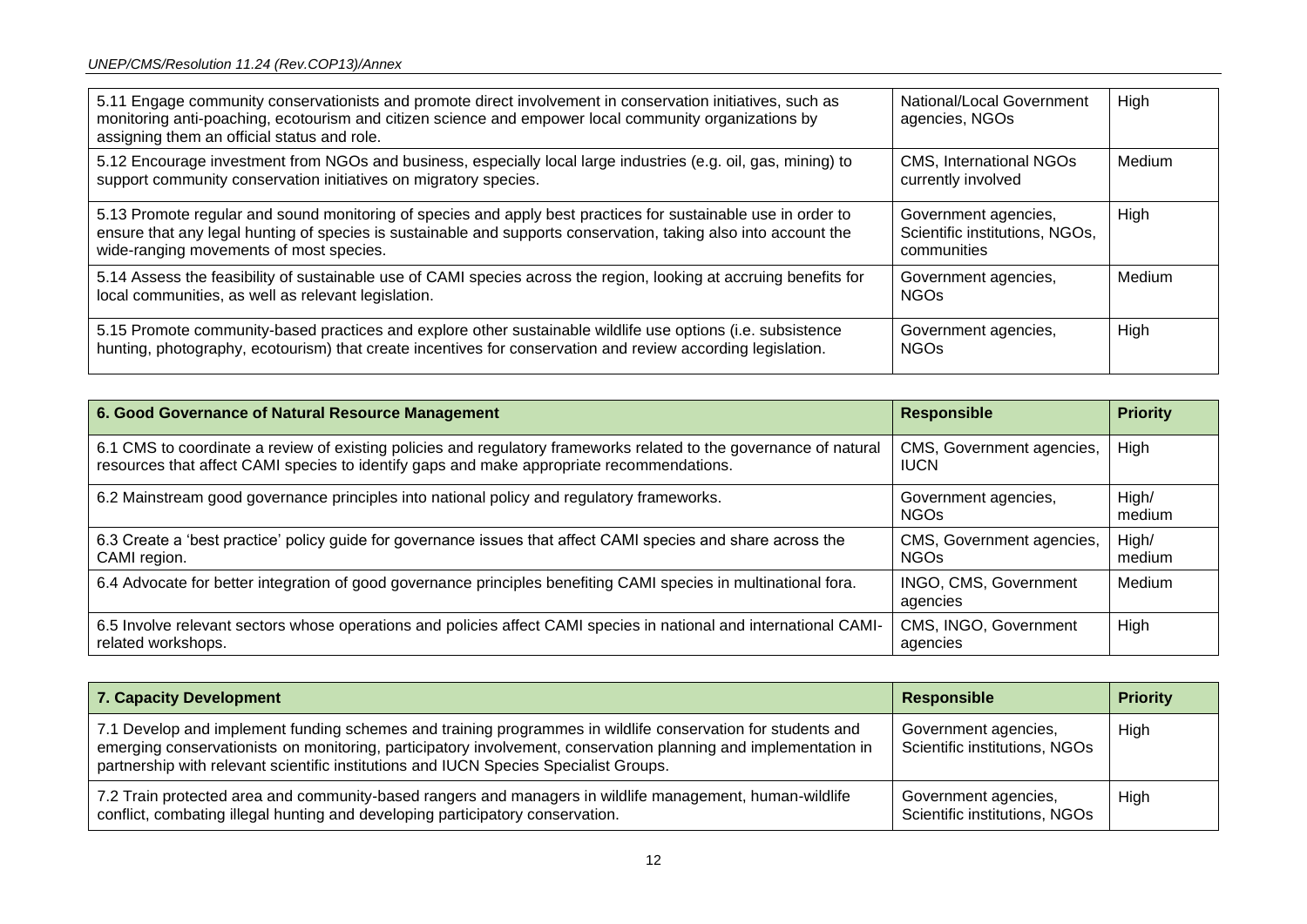| 7.3 Launch annual / biannual wildlife conservation meetings for CAMI Range States as a continuous forum for<br>wildlife conservation in the region.                                                  | CMS, Government<br>agencies, Scientific<br>institutions, NGOs | Medium |
|------------------------------------------------------------------------------------------------------------------------------------------------------------------------------------------------------|---------------------------------------------------------------|--------|
| 7.4 Strengthen the capacity of rangers and other relevant enforcement personnel to counteract illegal hunting and<br>trade and secure necessary funding (i.e. human resources, equipment, training). | Government agencies,<br>Scientific institutions, NGOs         | High   |
| 7.5 Improve the capacity of implementing partners to undertake participatory and technically sound planning and<br>implementation of research, conservation and sustainable use.                     | Government agencies,<br>Scientific institutions, NGOs         | Medium |

| 8. Scientific Knowledge                                                                                                                                                                                                                                                                                                                                                                                                                            | <b>Responsible</b>                                              | <b>Priority</b> |
|----------------------------------------------------------------------------------------------------------------------------------------------------------------------------------------------------------------------------------------------------------------------------------------------------------------------------------------------------------------------------------------------------------------------------------------------------|-----------------------------------------------------------------|-----------------|
| 8.1 The CMS Scientific Council to support and contribute to an analysis of knowledge gaps based on scientific<br>evidence, specifically<br>Highlight and explain current limitations of scientific knowledge;<br>a)<br>Identify key questions and where appropriate construct hypotheses to advance knowledge;<br>b)<br>Provide robust evidence and information to stakeholders, particularly regarding status, distribution and<br>C)<br>threats. | <b>CMS Scientific Council,</b><br>Scientific institutions, NGOs | High            |
| 8.2 Develop and implement range-wide science-based programmes, addressing population status and trends with<br>regard to distributions, connectivity and demography, ecosystem function and landscape permeability, drivers of<br>change (such as climate and socio-economic factors) and explore future pathways and scenarios.                                                                                                                   | Scientific institutions                                         | Medium          |
| 8.3 Based on the above-mentioned gap analysis (see 8.1), define and develop appropriate monitoring indicators<br>for species and conservation programs.                                                                                                                                                                                                                                                                                            | Scientific institutions,<br>Government agencies,<br><b>NGOs</b> | Medium          |
| 8.4 Support the integration and application of findings gathered from scientific research into conservation<br>management planning, implementation and evaluation.                                                                                                                                                                                                                                                                                 | Scientific institutions                                         | High            |
| 8.5 Establish a CAMI Species Researcher Network to facilitate sharing of knowledge and experience, including<br>through regular conferences and workshops.                                                                                                                                                                                                                                                                                         | Scientific institutions                                         | Low             |
| 8.6 Foster collaboration between CAMI scientists, regional universities and research institutions, particularly to<br>support the next generation of scientists.                                                                                                                                                                                                                                                                                   | Scientific institutions, NGOs                                   | Medium          |

| <b>Part II. Species-specific Measures</b>                                                      |                                                       |                 |
|------------------------------------------------------------------------------------------------|-------------------------------------------------------|-----------------|
| 9. Argali (Ovis ammon)                                                                         | Responsible                                           | <b>Priority</b> |
| 9.1 Implement the CMS International Single-Species Action Plan for the Conservation of Argali. | Government agencies,<br>scientific institutions, NGOs | High            |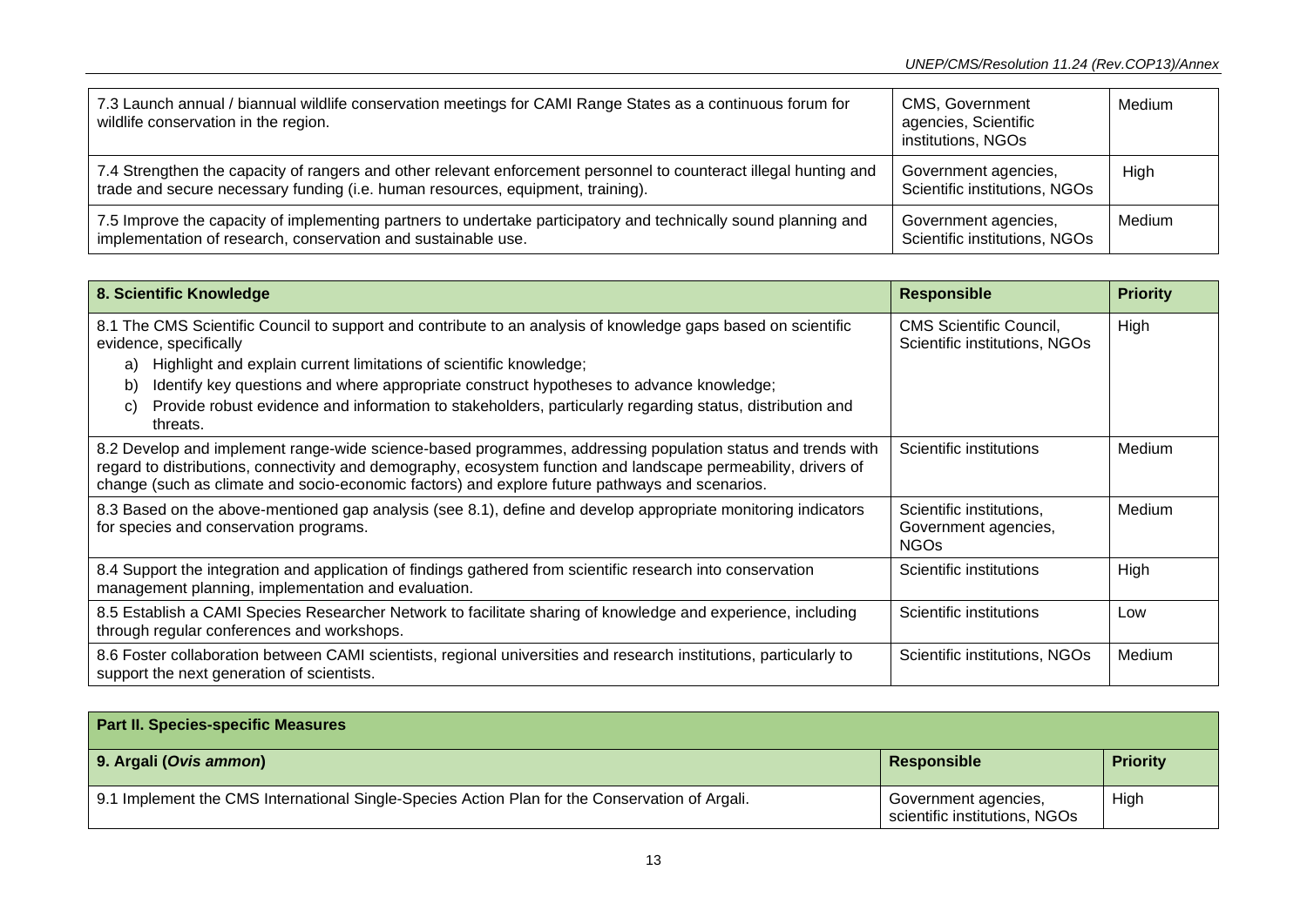| 9.2 Evaluate the implementation and achievements of the Action Plan and identify obstacles towards its<br>implementation.                                                                                                                 | CMS, Government agencies,<br>scientific institutions, NGOs                    | High   |
|-------------------------------------------------------------------------------------------------------------------------------------------------------------------------------------------------------------------------------------------|-------------------------------------------------------------------------------|--------|
| 9.3 Revise and update the Action Plan and address identified obstacles.                                                                                                                                                                   | CMS, Government agencies,<br>scientific institutions, NGOs                    | High   |
| 9.4 Assess the feasibility of reintroducing Argali in previous parts of its range, in particular in the Dauria Special<br>Protected Area.                                                                                                 | Government agencies,<br>scientific institutions, Daurian<br><b>Special PA</b> | Medium |
| 9.5 Carry out a thorough genetic analysis to clarify the taxonomy of Argali and to understand connectivity<br>between Argali (sub-)populations and assess genetic diversity within populations (see Action 3.1.10 of the Action<br>Plan). | Government agencies,<br>scientific institutions, NGOs                         | Low    |

| 10. Asiatic Cheetah (Acinonyx jubatus)                                                                                                                                                                                                                                  | <b>Responsible</b>                                                              | <b>Priority</b> |
|-------------------------------------------------------------------------------------------------------------------------------------------------------------------------------------------------------------------------------------------------------------------------|---------------------------------------------------------------------------------|-----------------|
| 10.1 Improve protected area management, including through the development of management plans and<br>stronger law enforcement measures.                                                                                                                                 | Department of Environment<br>Iran (DOE), Iranian Cheetah<br>Society (ICS), NGOs | High            |
| 10.2 Complete the fencing of the hot zone of highway 44 along Touran National Park to eliminate vehicle-<br>Cheetah collisions in a way that maintains connectivity and allows Cheetah to safely cross the road e.g. through<br>underpasses or other suitable measures. | DOE, ICS, NGOs                                                                  | High            |
| 10.3 Implement measures aimed at removing livestock or reducing impact from herding within the Miandasht and<br>Touran reserves.                                                                                                                                        | DOE, ICS, NGOs                                                                  | High            |
| 10.4 Increase and/or maintain the Cheetah prey base.                                                                                                                                                                                                                    | <b>DOE</b>                                                                      | High            |
| 10.5 Review related laws and regulations in support of Cheetah conservation.                                                                                                                                                                                            | <b>DOE</b>                                                                      | Medium          |
| 10.6 Enhance effectiveness of protected areas through identification and conservation of corridors, such as the<br>corridor between Touran and Miandasht and through a landscape approach (north-east, central-south Iran).                                             | DOE, ICS, NGOs                                                                  | High            |
| 10.7 Facilitate equipment and technical support to conduct field surveys and conservation activities.                                                                                                                                                                   | Government agencies, NGOs                                                       | High            |
| 10.8 Model potential range in border areas with Afghanistan, Iraq, Pakistan and Turkmenistan, ,.                                                                                                                                                                        | NGOs and DOE                                                                    | Medium          |
| 10.9 Continue annual monitoring of presence, numbers, distribution and threats (e.g. camera trapping, telemetry,<br>DNA sampling).                                                                                                                                      | ICS, Scientific institutions,<br>NGOs, Government agencies                      | High            |
| 10.10 Conduct an international Asiatic Cheetah conference in Teheran with all relevant stakeholders to develop<br>a regional programme for the conservation of Cheetah and fundraising.                                                                                 | Government agencies, ICS,<br>NGOs, IUCN Cat Specialist<br>Group, CMS            | High            |
| 10.11 Develop a population management plan, including a plan for captive and semi-captive breeding and a<br>study on population genetics.                                                                                                                               | Government agencies, ICS,<br>NGOs, Scientific institutions                      | High            |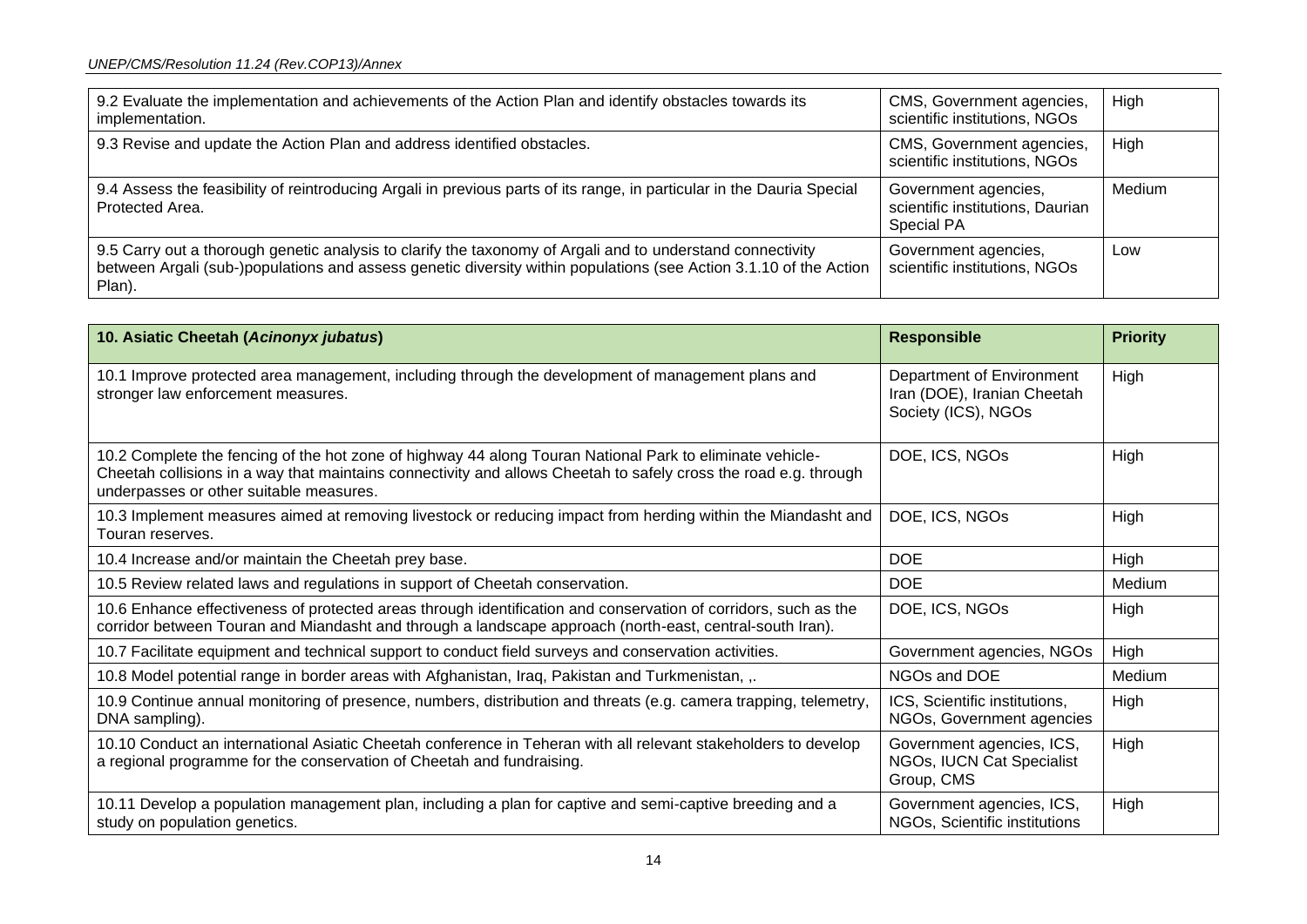| 10.12 Promote capacity-building exchange programs to support game wardens and reserve managers in further<br>developing their skills.                  | Government agencies,<br>International agencies, NGOs | Medium |
|--------------------------------------------------------------------------------------------------------------------------------------------------------|------------------------------------------------------|--------|
| 10.13 Involve local communities in conservation and share benefits with them through private reserves,<br>ecotourism in corridors and protected areas. | Government agencies, NGOs   High                     |        |

| 11. Asiatic Wild Ass (Equus hemonius)                                                                                                                                                                                                                                                                                                                | <b>Responsible</b>                                                                                               | <b>Priority</b> |
|------------------------------------------------------------------------------------------------------------------------------------------------------------------------------------------------------------------------------------------------------------------------------------------------------------------------------------------------------|------------------------------------------------------------------------------------------------------------------|-----------------|
| 11.1 Update status and distribution of Asiatic Wild Ass in all countries and develop a cross-boundary<br>conservation vision.                                                                                                                                                                                                                        | <b>IUCN Equid Specialist Group,</b><br>CMS, Government agencies,<br>Scientific institutions, NGOs                | High            |
| 11.2 Develop an International Single Species Action Plan for the Asiatic Wild Ass covering all Range States as<br>well as national action plans.                                                                                                                                                                                                     | <b>IUCN Equid Specialist Group,</b><br>CMS, Government agencies,<br>Scientific institutions, NGOs,<br><b>CMS</b> | High            |
| 11.3 Assess the impact of linear infrastructure and its cumulative effects on Asiatic Wild Ass and develop and<br>implement mitigation measures (see also 3.3 and 24.3), including wildlife-friendly infrastructure standards.                                                                                                                       | Government agencies,<br>NGOs, Scientific institutions                                                            | High            |
| 11.4 Review and improve the regulatory framework on combating wildlife crime and linear infrastructure (as 2.1)                                                                                                                                                                                                                                      | Government agencies,<br>NGOs, Scientific institutions,<br>international partners, private<br>sector              | Low             |
| 11.5 Enact measures to increase the population size and range of Asiatic Wild Ass in Kazakhstan and<br>Turkmenistan (Badhyz, Kaplankyr, Meanachacha).                                                                                                                                                                                                | Government agencies,<br>NGOs, Scientific institutions                                                            | High            |
| 11.6 Assess the possibility for reintroductions where needed and where suitable habitat exists, e.g. in Uzbekistan,<br>Turkmenistan and Kazakhstan.                                                                                                                                                                                                  | Government agencies,<br>NGOs, Scientific institutions                                                            | Low/<br>Medium  |
| 11.7. Raise awareness for the need of Asiatic Wild Ass to regularly access water points, identify water points of<br>population level importance and guarantee unobstructed access for Asiatic Wild Ass by avoiding infrastructure<br>development, human disturbance (including illegal hunting), and depletion of the water sources for other uses. | Government agencies,<br>NGOs, Scientific institutions                                                            | High            |
| 11.8. Promote Asiatic Wild Ass as a flagship species for the conservation and functional connectivity of steppe<br>and desert-steppe ecosystems in Central Asia.                                                                                                                                                                                     | Government agencies,<br>NGOs, Scientific institutions                                                            | Medium          |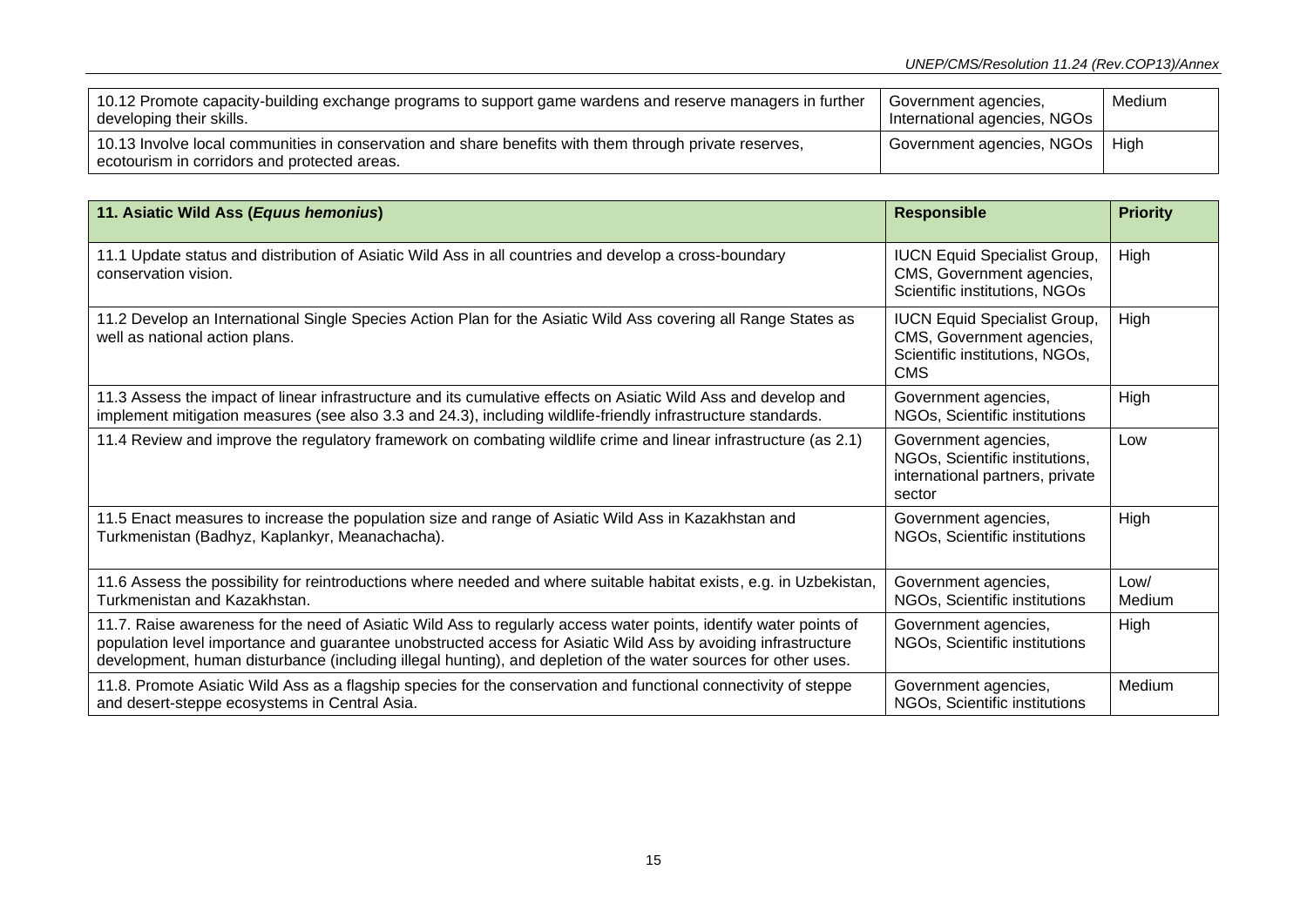| 12. Bukhara Deer (Cervus elaphus yarkandensis <sup>3</sup> )                                                                                                                                       | <b>Responsible</b>                                         | <b>Priority</b> |
|----------------------------------------------------------------------------------------------------------------------------------------------------------------------------------------------------|------------------------------------------------------------|-----------------|
| 12.1 Arrange a Meeting of Signatories of the CMS Memorandum of Understanding conserving the Restoration<br>and Conservation of the Bukhara Deer, to                                                | CMS, government agencies,<br>scientific institutions, NGOs | High            |
| discuss and agree on reporting format and process;                                                                                                                                                 |                                                            |                 |
| provide status and progress reports on Bukhara deer from Signatory countries;                                                                                                                      |                                                            |                 |
| update the international Action Plan under the MOU;                                                                                                                                                |                                                            |                 |
| develop and agree on a system and timeframe of regular information exchange under the MOU and on<br>the revised Action Plan implementation between Signatories and CMS.                            |                                                            |                 |
| 12.2 Support Range States to secure funding for the implementation of the most relevant and urgent measures,<br>outlined in the international Action Plan under the MOU as well as national plans. | CMS, government agencies,<br>scientific institutions, NGOs | High            |

| 13. Chinkara (Gazella bennettii)                                                     | Responsible         | <b>Priority</b> |
|--------------------------------------------------------------------------------------|---------------------|-----------------|
| 13.1 Consider developing a proposal for inclusion of Chinkara in the CMS Appendices. | Government agencies | High/ medium    |

| 14. Chiru (Pantholops hodgsonii)                                                  | Responsible         | <b>Priority</b> |
|-----------------------------------------------------------------------------------|---------------------|-----------------|
| 14.1 Consider developing a proposal for inclusion of Chiru in the CMS Appendices. | Government agencies | High/ medium    |

| 15. Gobi Bear (Ursus arctos isabellinus)                                                                                                                                                                                                                                             | Responsible                                                                                                          | <b>Priority</b> |
|--------------------------------------------------------------------------------------------------------------------------------------------------------------------------------------------------------------------------------------------------------------------------------------|----------------------------------------------------------------------------------------------------------------------|-----------------|
| 15.1 Revise the existing National Action Plan on the Gobi Bear and include a monitoring approach.                                                                                                                                                                                    | Government agencies, NGOs, High<br>Gobi Bear project, scientific<br>institutions                                     |                 |
| 15.2 Organize cooperation between Chinese and Mongolian scientists to implement transboundary collaboration on Gobi Bear Project, Gobi Bear  Medium<br>monitoring and investigation, to mitigate impacts from the international border fence and maintain landscape<br>permeability. | <b>Technical Assistance project</b><br>(China-Mongolia),<br>Government agencies, NGOs,                               |                 |
| 15.3 Identify priority areas for transboundary conservation and collaboration between relevant Mongolian and<br>Chinese organizations.                                                                                                                                               | Gobi Bear Project, Gobi Bear High<br>Technical Assistance project<br>(China-Mongolia),<br>Government agencies, NGOs, |                 |

<sup>3</sup> *Cervus hanglu bactrianus* according to the IUCN Red List 2016.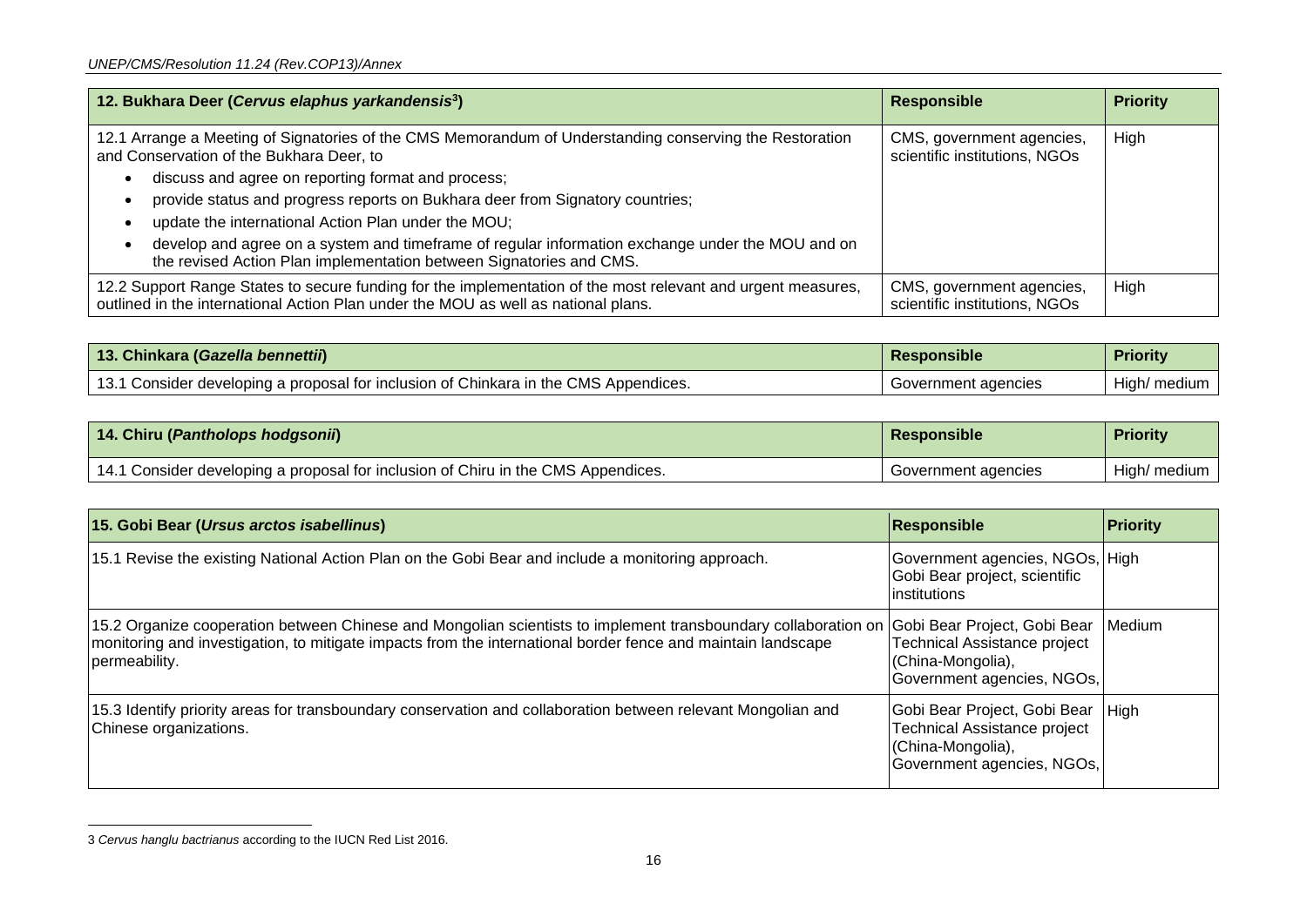| 15.4 Enhance the conservation of the Gobi Bear at the international level inviting other relevant existing<br>organizations and expand current ongoing projects. | Gobi Bear Project, Gobi Bear High<br>Technical Assistance project<br>(China-Mongolia),<br>Government agencies, NGOs |  |
|------------------------------------------------------------------------------------------------------------------------------------------------------------------|---------------------------------------------------------------------------------------------------------------------|--|
|------------------------------------------------------------------------------------------------------------------------------------------------------------------|---------------------------------------------------------------------------------------------------------------------|--|

| 16. Goitered Gazelle (Gazella subgutturosa)                                                                                                                                                                                                                         | <b>Responsible</b>                                                                                                                        | <b>Priority</b> |
|---------------------------------------------------------------------------------------------------------------------------------------------------------------------------------------------------------------------------------------------------------------------|-------------------------------------------------------------------------------------------------------------------------------------------|-----------------|
| 16.1 Carry out an inventory of current status of the species in all countries of the region in order to update the<br>IUCN Red List and inform regional and national conservation planning.                                                                         | Government agencies,<br>NGOs, Scientific institutions,<br>international partners, IUCN                                                    | Medium          |
| 16.2 Develop national action plans in all countries for the conservation of Goitered Gazelles and develop a cross-<br>boundary conservation vision.                                                                                                                 | Government agencies,<br>NGOs, Scientific institutions,<br><b>IUCN Antelope Specialist</b><br>Group, international partners,<br><b>CMS</b> | Medium/<br>High |
| 16.3 Review and improve the regulatory framework on combating wildlife crime and linear infrastructure (see 2.1).                                                                                                                                                   | Government agencies,<br>NGOs, Scientific institutions                                                                                     | Low             |
| 16.4 Work with relevant national agencies to gain an understanding of corridors and barriers to connectivity and<br>their impacts on Goitered Gazelles such as border fences and develop mitigation options including for the<br>protection of migration corridors. | Government agencies,<br>NGOs, Scientific institutions                                                                                     | High            |
| 16.5 Review and assess the impact of trade and poaching of Goitered Gazelles and its impact on the species.                                                                                                                                                         | Government agencies,<br>NGOs, Scientific institutions                                                                                     | High            |
| 16.6 Assess the possibility of reintroductions where needed and where suitable habitat exists.                                                                                                                                                                      | Government agencies,<br>NGOs, Scientific institutions                                                                                     | Low             |
| 16.7 Assist in the establishment and/or support of a network of well-managed protected areas covering the range<br>of Goitered Gazelles, including transboundary areas.                                                                                             | Government agencies,<br>NGOs, Scientific institutions                                                                                     | Medium          |
| 16.8 Assess provisions of territorial conservation of Goitered Gazelle key habitat and develop recommendations<br>for improvement of conservation measures taking into consideration movement patterns.                                                             | Government agencies,<br>NGOs, Scientific institutions,<br>international partners incl.<br><b>IUCN</b>                                     | Low             |
| 16.9 Develop a standardized system for monitoring of Goitered Gazelle populations including distribution,<br>population size, habitat quality and impact of land use and climate change, and other threats.                                                         | Government agencies,<br>NGOs, Scientific institutions,<br>international partners                                                          | Medium          |
| 16.10 Conduct field surveys of potential Goitered Gazelle habitat and investigate competitive interactions<br>between gazelles and livestock as well as the risk of gazelle-livestock disease transmission.                                                         | Government agencies,<br>NGOs, Scientific institutions                                                                                     | High            |
| 16.11 Study the needs of communities in Goitered Gazelle habitats, the possibility of using alternative energy<br>sources to prevent the impact on desert vegetation, and the possibility of sustainable livestock production.                                      | Government agencies,<br>NGOs, Scientific institutions                                                                                     | Low/<br>Medium  |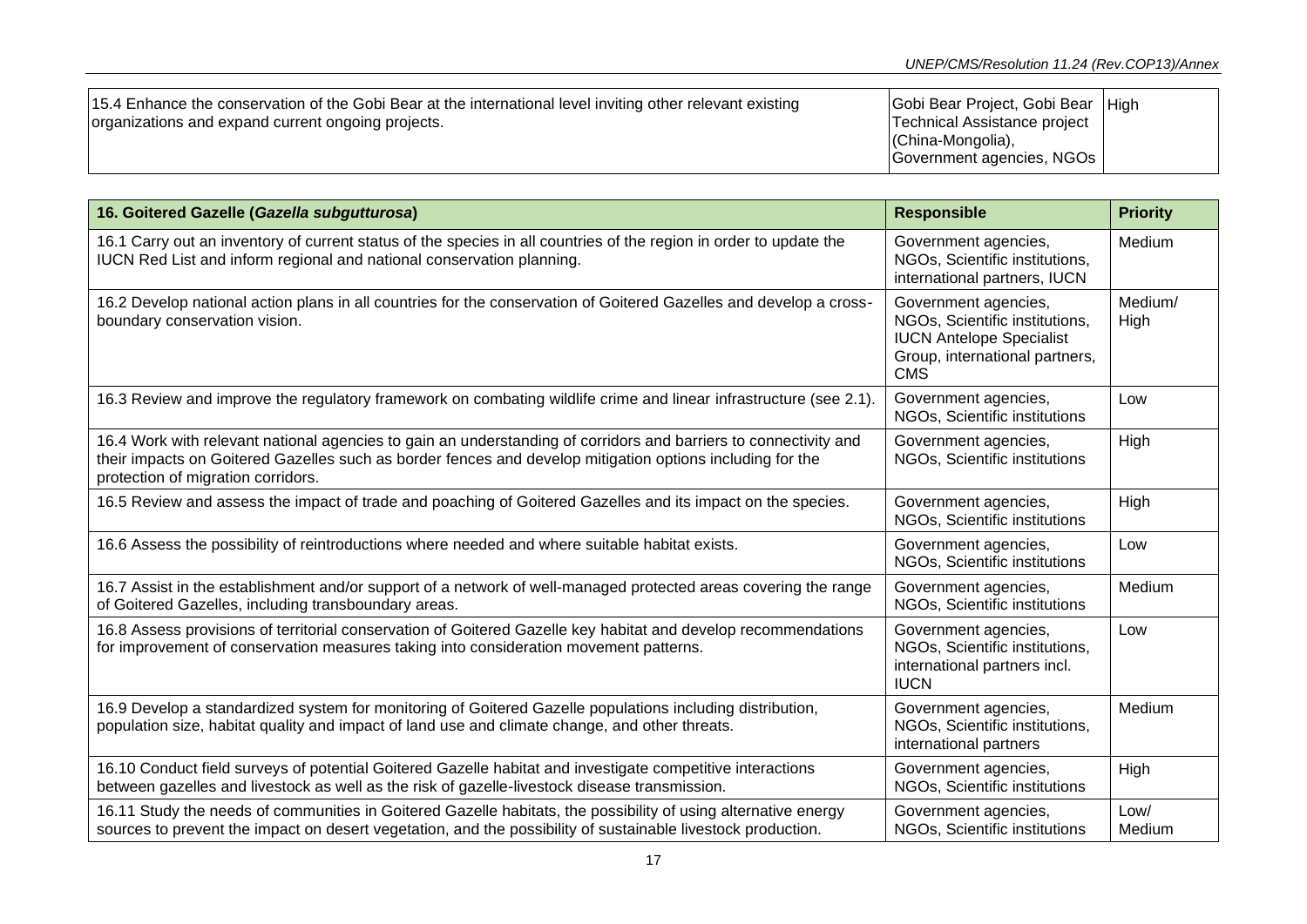| 16.12 Study dispersal and connectivity between populations, e.g. by DNA sampling.                                                                                | Government agencies,<br>NGOs, Scientific institutions                            | Low         |
|------------------------------------------------------------------------------------------------------------------------------------------------------------------|----------------------------------------------------------------------------------|-------------|
| 16.13 Coordinate conservation of transboundary populations of Goitered Gazelle among Range States, including<br>a platform for communicating and analysing data. | Government agencies,<br>NGOs, Scientific institutions,<br>international partners | <b>High</b> |
| 16.14 Promote Goitered Gazelle as a flagship species for wildlife and ecosystem conservation in its current and<br>former habitats.                              | Government agencies,<br>NGOs, Scientific institutions                            | Low         |
| 16.15 Raise the knowledge of the broad public and decision makers and promote Goitered Gazelle as symbol of<br>the local, subnational and national identity.     | Government agencies,<br>NGOs, Scientific institutions,<br>international partners | Medium      |
| 16.16 Designate a day in the year as a Goitered Gazelle Day.                                                                                                     | Government agencies,<br>NGOs, Scientific institutions                            | Low         |

| 17. Kiang (Equus kiang)                                                                                                                                                                                                                                         | <b>Responsible</b>                                    | <b>Priority</b> |
|-----------------------------------------------------------------------------------------------------------------------------------------------------------------------------------------------------------------------------------------------------------------|-------------------------------------------------------|-----------------|
| 17.1 Devise range-wide and periodic population monitoring protocols, with standardized methods and timing<br>across countries.                                                                                                                                  | Government agencies,<br>scientific institutions, NGOs | High            |
| 17.2 Identify core populations and habitats and seasonal range use patterns with specially designed field surveys.                                                                                                                                              | Government agencies,<br>scientific institutions, NGOs | High            |
| 17.3 Commission studies to investigate competitive interactions between Kiang and livestock and in particular,<br>study the trends in the cashmere economy and Kiangs on rangelands.                                                                            | Government agencies,<br>scientific institutions, NGOs | High            |
| 17.4 Identify hotspots of perceived or real conflicts between herders and Kiang (areas where herders believe<br>Kiang to be damaging pastures), understand the specific nature of conflicts and develop consultative action plans<br>to mitigate the conflicts. | Government agencies,<br>scientific institutions, NGOs | High            |
| 17.5 Investigate the forage competition with domestic animals and potential pasture tramping by Kiang.                                                                                                                                                          | Government agencies,<br>scientific institutions       | Medium          |
| 17.6 Support community-participatory approach (citizen science) for monitoring Kiang abundance, occurrence as<br>part of large-scale monitoring efforts.                                                                                                        | Government agencies,<br>scientific institutions       | High            |

| 18. Mongolian Gazelle (Procapra gutturosa)                                                                                                                               | <b>Responsible</b>                                                                                                                        | <b>Priority</b> |
|--------------------------------------------------------------------------------------------------------------------------------------------------------------------------|-------------------------------------------------------------------------------------------------------------------------------------------|-----------------|
| 18.1 Establish a Mongolian Gazelle population monitoring programme covering the whole range of the species<br>including transboundary using standardized survey methods. | Government agencies,<br>scientific institutions, NGOs,<br>Daursky Biosphere Reserve,<br>Dauria, Sokhondiunsky<br><b>Biosphere Reserve</b> | High            |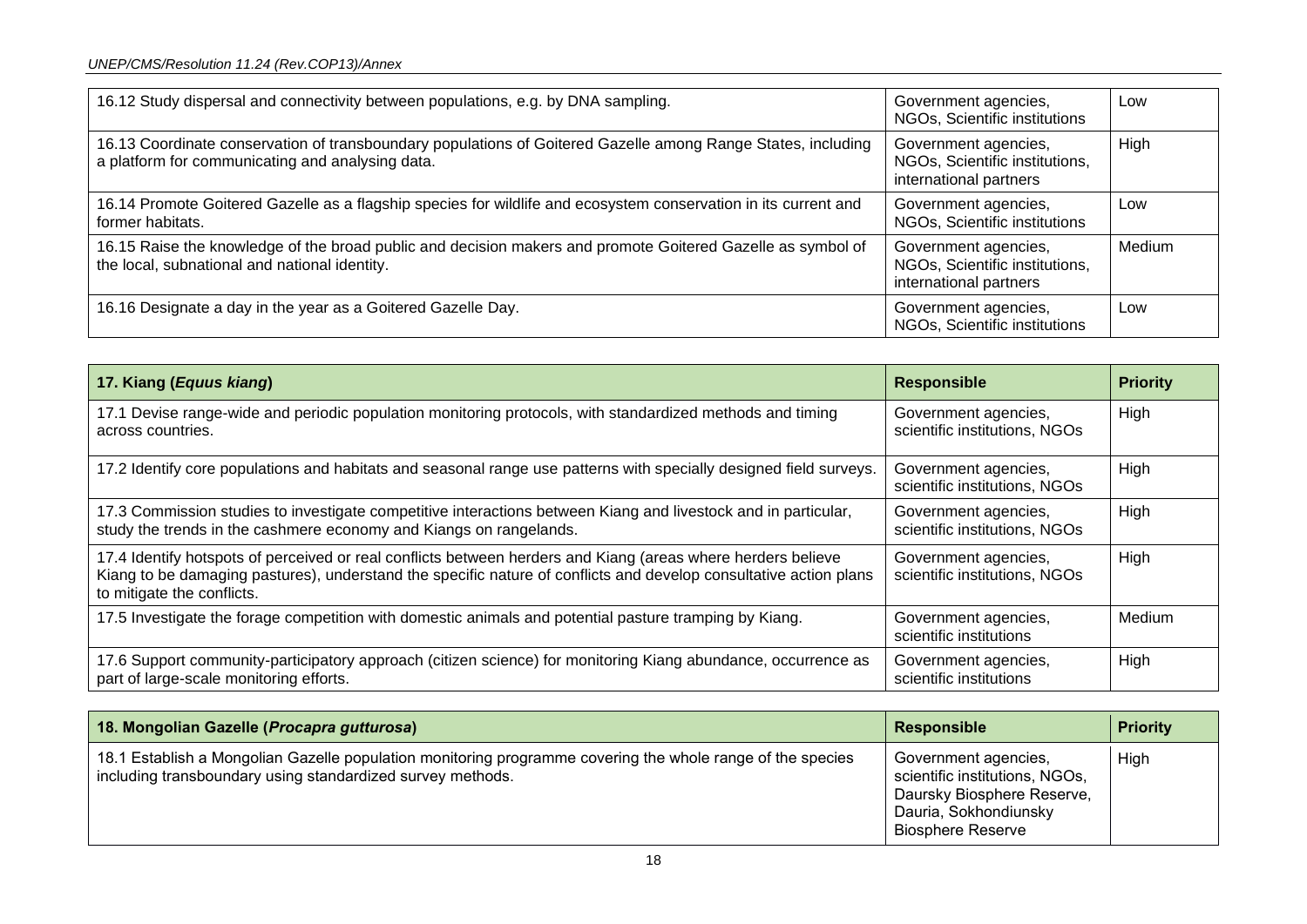| 18.2 Identify sites across Mongolian Gazelle range suitable for IUCN category V "Protected Landscape" status or<br>OECMs to maintain their nomadic movements and identify options within the existing policy/legal framework for<br>land protection in Mongolia.                                                                                                                                                                                                                                                                        | Government agencies,<br>scientific institutions, NGOs    | High   |
|-----------------------------------------------------------------------------------------------------------------------------------------------------------------------------------------------------------------------------------------------------------------------------------------------------------------------------------------------------------------------------------------------------------------------------------------------------------------------------------------------------------------------------------------|----------------------------------------------------------|--------|
| 18.3 Assess the potential for preserving the steppe for carbon storage and volunteer carbon markets.                                                                                                                                                                                                                                                                                                                                                                                                                                    | Government agencies,<br>scientific institutions, NGOs    | Medium |
| 18.4 Develop a position paper on the effects of intensifying and expanding mechanized hay cutting across the<br>eastern steppes on Mongolian Gazelle and other biodiversity, which includes the following steps:<br>Conduct a policy study on the current legal framework for mechanized hay cutting;<br>Collect historical records of hay cutting trends;<br>Map hay cutting occurrences;<br>Develop a stakeholder list, including entities conducting hay cutting;<br>Map out the supply chain for hay supplies from Eastern Steppes. | Government agencies, NGOs<br>and scientific institutions | Medium |
| 18.5 Prepare and disseminate a Mongolian Gazelle and livestock disease policy position paper, which includes<br>the following steps:<br>Conduct literature review;<br>Establish a working group for sub-regional disease experts;<br>Identify current policy on vaccination and response to disease outbreaks;<br>Develop recommendations and identify funding for implementation.                                                                                                                                                      | Government agencies, NGOs<br>and scientific institutions | Medium |
| 18.6 Review and assess the impact of hunting on Mongolian Gazelles as well as options for a sustainable use<br>model of the species that provides benefit to local communities and incentives for the conservation of the species.                                                                                                                                                                                                                                                                                                      | Government agencies, NGOs<br>and scientific institutions | Medium |

| 19. Persian Leopard (Panthera pardus saxicolor)                                                                                                                                                                                                       | <b>Responsible</b>                                                   | <b>Priority</b> |
|-------------------------------------------------------------------------------------------------------------------------------------------------------------------------------------------------------------------------------------------------------|----------------------------------------------------------------------|-----------------|
| 19.1 Develop a range-wide strategy for the conservation of the Persian Leopard (inclusive of other non-CAMI<br>Range States, i.e., Armenia, Azerbaijan, Georgia, Iraq and Turkey) and update national strategies and<br>conservation action plans.    | Government agencies,<br>Scientific institutions, NGOs,<br><b>CMS</b> | High            |
| 19.2 Identify priority areas for transboundary conservation and collaboration and establish and/or support a<br>network of well-managed transboundary protected areas, including community-managed areas.                                             | Government agencies,<br>Scientific institutions, NGOs                | High            |
| 19.3 Test and implement approaches that have had some measure of success in reducing human-leopard conflict<br>(e.g. predator-proof corrals, foxlights, change of husbandry practices, conservation-performances payments,<br>removal of traps, etc). | Government agencies,<br>Scientific institutions, NGOs                | High            |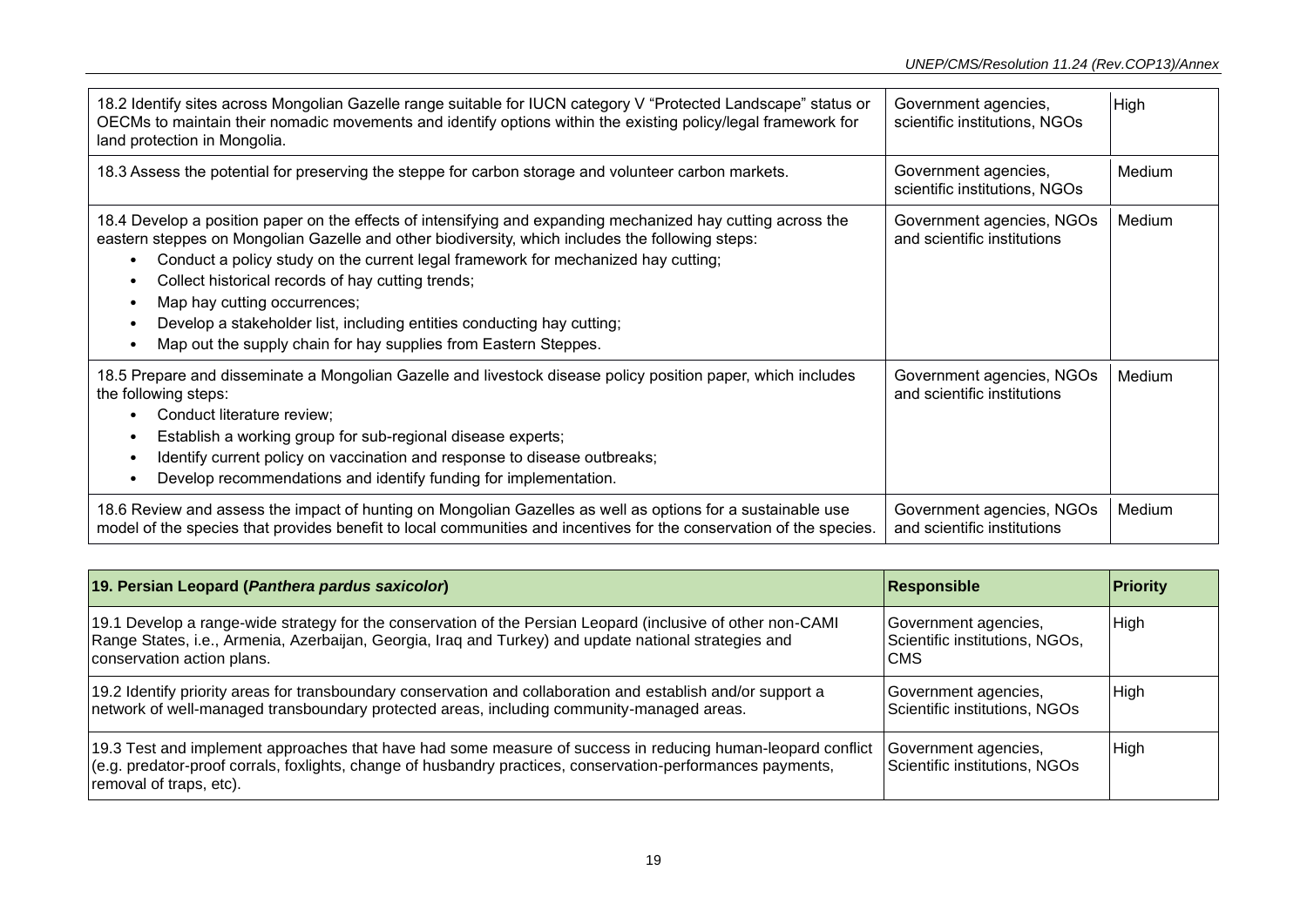| 19.4 Explore options to address habitat loss, by buying out grazing rights to support recovery of wild prey,<br>conservation easements and other innovative models.                                                                    | Government agencies,<br>Scientific institutions, NGOs                | High   |
|----------------------------------------------------------------------------------------------------------------------------------------------------------------------------------------------------------------------------------------|----------------------------------------------------------------------|--------|
| 19.5 Work with relevant national agencies to gain an understanding of corridors and barriers to connectivity, such<br>as border fences, and develop mitigation options including the protection of migration corridors.                | Government agencies,<br>Scientific institutions, NGOs                | High   |
| 19.6 Provide technical support and equipment to protected area and community-area rangers to monitor wildlife<br>and combat poaching.                                                                                                  | Government agencies,<br>Scientific institutions, NGOs                | High   |
| 19.7 Develop a uniform system for monitoring Leopards and their prey through camera traps, surveys, DNA<br>sampling and the use of satellite telemetry and disease in Leopards and their prey, as well as first response<br>protocols. | Government agencies,<br>Scientific institutions, NGOs                | High   |
| 19.8 Develop a communication platform for communicating and analyzing data, especially in case of<br>transboundary populations of Leopards.                                                                                            | Government agencies,<br>Scientific institutions, NGOs                | High   |
| 19.9 Publish an annual bulletin highlighting all activities related to the conservation of the Persian Leopard in the<br>region and develop a website under CMS CAMI.                                                                  | Government agencies,<br>Scientific institutions, NGOs,<br><b>CMS</b> | Medium |
| 19.10 Develop school curricula to promote the value and importance of the Persian Leopard, its role in connecting<br>countries in the region.                                                                                          | Government agencies,<br>Scientific institutions, NGOs                | Medium |
| 19.11 Designate a day in the year as Persian Leopard Day.                                                                                                                                                                              | Government agencies,<br>Scientific institutions, NGOs                | Medium |

| 20. Przewalski's Horse (Equus ferus przewalskii)                                                                                                                                                                                                                  | Responsible                                                                                                                                                                   | <b>Priority</b> |
|-------------------------------------------------------------------------------------------------------------------------------------------------------------------------------------------------------------------------------------------------------------------|-------------------------------------------------------------------------------------------------------------------------------------------------------------------------------|-----------------|
| 20.1 Establish transboundary cooperation and coordination for the conservation of Przewalski's Horse among<br>Range States.                                                                                                                                       | Government agencies,<br>Scientific institutions, CMS,<br><b>IUCN SSC Equid Specialist</b><br>Group, NGOs, International<br>Takhi Group (ITG), Khomyn<br>Talyn Takhi NGO (KTT) | High/ medium    |
| 20.2 Explore needed actions to secure migration corridors between reintroduction sites, e.g. from the Great Gobi B<br>Special Protected Area (SPA) to other protected areas in Mongolia.                                                                          | Scientific institutions, NGOs                                                                                                                                                 | High            |
| [20.3 Foster negotiations with China to conserve and protect the Przewalski's Horse habitat between Great Gobi B<br>SPA in Mongolia and the Kalamaili Nature Reserve in China and to open the border fences between the two<br>countries for wildlife migrations. | CMS, Government agencies,<br>IITG.                                                                                                                                            | Medium          |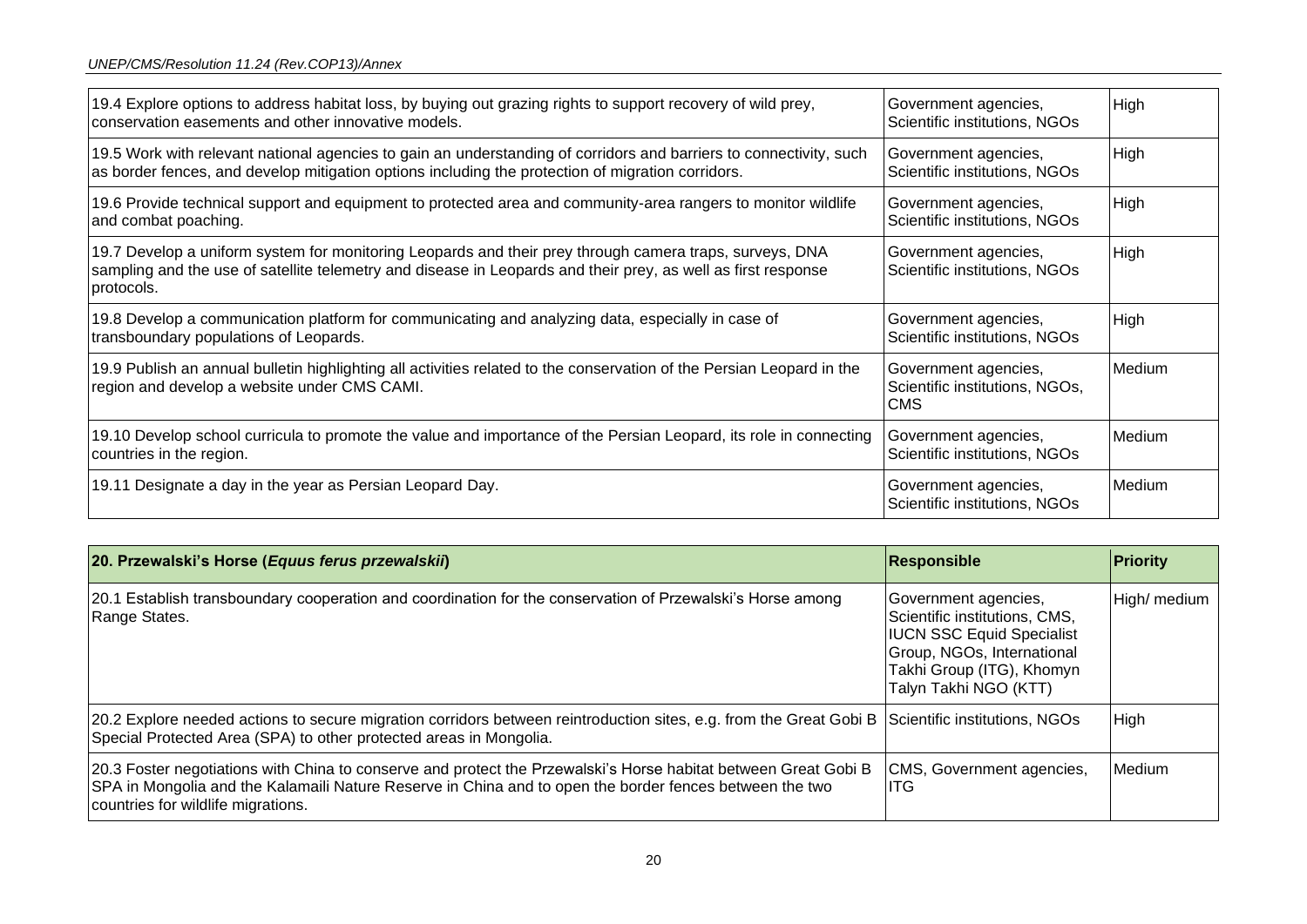| 20.4 Explore other possible reintroduction sites for the Przewalski's Horse in the steppes of Mongolia, China,<br>Russia, Kazakhstan and Uzbekistan.                   | Science institutions, NGOs                                                          | <b>Imedium</b> |
|------------------------------------------------------------------------------------------------------------------------------------------------------------------------|-------------------------------------------------------------------------------------|----------------|
| 20.5 Establish a regular communication platform between Mongolia, China, Russia and other Range States to<br>share expertise about Przewalski's Horse reintroduction.  | ITG, KTT, other NGOs                                                                | high           |
| 20.6 Develop management plans to avoid hybridization with domestic horses in the regions of reintroduction.                                                            | l Protected Area<br>Administrations, NGOs,<br>linvolvement of local<br>stakeholders | Medium/high    |
| 20.7 Establish an appropriate national legal environment to avoid hybridization with domestic horses.                                                                  | Government institutions                                                             | Medium/high    |
| [20.8 Set up effective monitoring systems to control the livestock decease situation (e.g. anthrax) and outbreaks,<br>land control transmission to Przewalski's Horse. | Government institutions, PA<br>administrations, Science<br>institutions, NGOs       | high           |
| 20.9 Set up a genetic monitoring system in each introduction project and elaborate plans to exchange horses<br>between populations.                                    | <b>PA</b> administrations, Science<br>institutions, NGOs                            | Imedium        |

| 21. Saiga Antelope (Saiga spp.)                                                                                                                                                                                 | Responsible                                           | <b>Priority</b> |
|-----------------------------------------------------------------------------------------------------------------------------------------------------------------------------------------------------------------|-------------------------------------------------------|-----------------|
| 21.1 Promote implementation of the Memorandum of Understanding concerning Conservation, Restoration and<br>Sustainable Use of the Saiga Antelope (Saiga spp.) and its Medium-Term International Work Programme. | Government agencies,<br>scientific institutions. NGOs | High            |

| 22. Snow Leopard (Uncia uncia <sup>4</sup> )                                                                                                                                                                                                                                                       | <b>Responsible</b>                                                     | <b>Priority</b> |
|----------------------------------------------------------------------------------------------------------------------------------------------------------------------------------------------------------------------------------------------------------------------------------------------------|------------------------------------------------------------------------|-----------------|
| 22.1 Support implementation of the Global Snow Leopard & Ecosystem Protection Programme (GSLEP), the<br>National Snow Leopard & Ecosystem Protection Plans (NSLEP) as well as the landscape management planning<br>guidelines.                                                                     | Government agencies,<br>scientific institutions, NGOs,<br><b>GSLEP</b> | High            |
| 22.2 Reduce Human-Snow Leopard conflict and prevent retaliatory killing, by supporting holistic approaches on<br>conflict prevention, mitigation and conservation incentives as well as awareness raising.                                                                                         | Government agencies,<br>scientific institutions, NGOs,<br>GSLEP        | High            |
| 22.3 Improve means to combat illegal wildlife trade in Snow Leopards, including by improving legislation,<br>intensifying law enforcement, better prosecution, addressing drivers and improving data collection, analysis and<br>information sharing and in compliance and cooperation with CITES. | Government agencies,<br>scientific institutions, NGOs,<br><b>GSLEP</b> | High            |

<sup>4</sup> *Panthera uncia* according to the IUCN Red List 2017.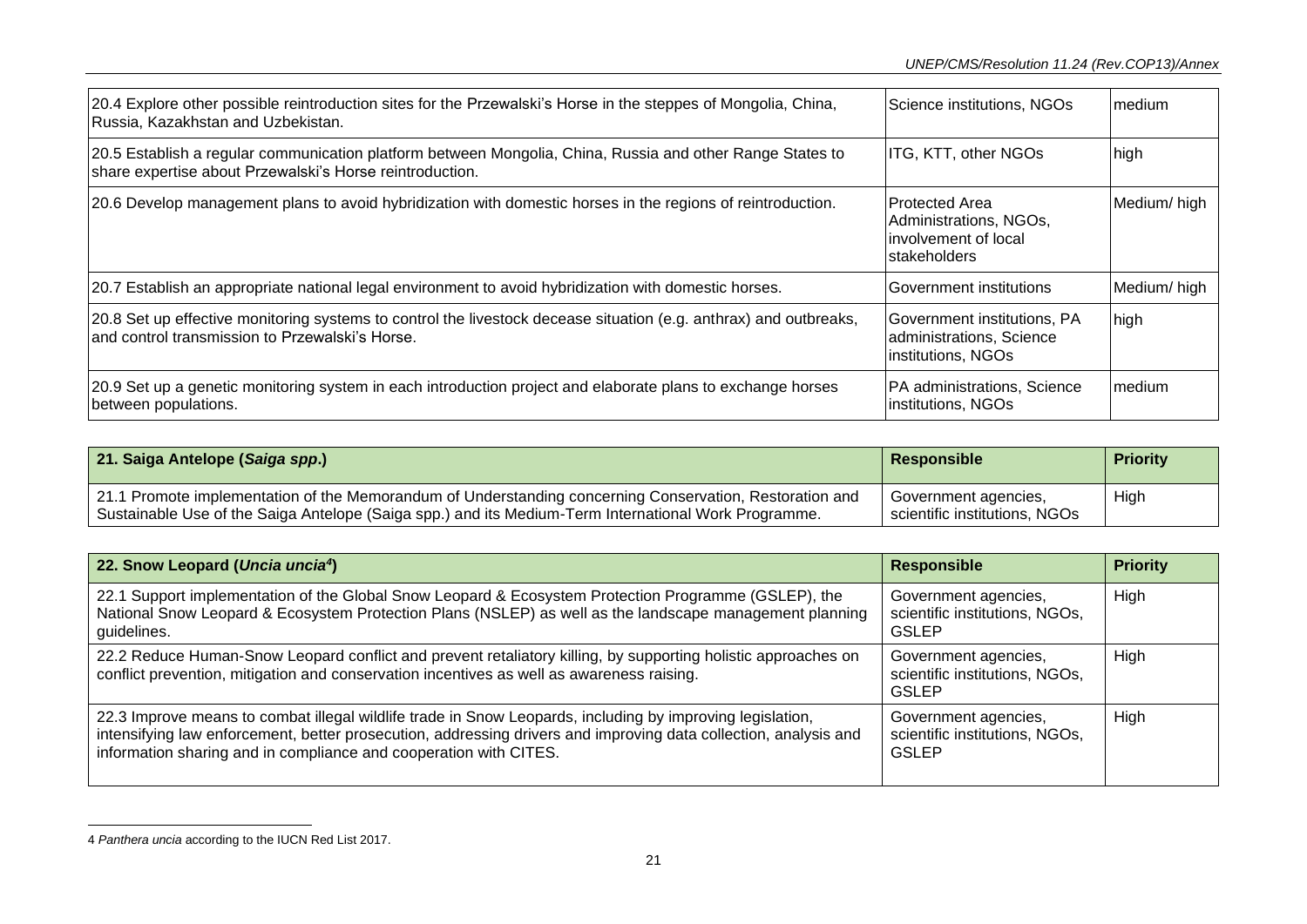| 22.4 Strengthen transboundary collaboration, by overcoming political, social and communication barriers to<br>facilitate animal movement (and ecosystem connectivity), improved protection, effective law enforcement,<br>coordinated monitoring, and periodic information sharing, e.g. through periodic meetings between neighbouring<br>countries to discuss status and threats and coordinate activities. | Government agencies,<br>scientific institutions, NGOs,<br><b>GSLEP</b> | High   |
|---------------------------------------------------------------------------------------------------------------------------------------------------------------------------------------------------------------------------------------------------------------------------------------------------------------------------------------------------------------------------------------------------------------|------------------------------------------------------------------------|--------|
| 22.5 Support the four-country agreement on transboundary conservation of Snow Leopards between Uzbekistan,<br>Tajikistan, Kyrgyzstan and Kazakhstan as a model for other countries.                                                                                                                                                                                                                           | Government agencies,<br>scientific institutions, NGOs,<br><b>GSLEP</b> | High   |
| 22.6 Analyze, describe and map range-wide functional connectivity among Snow Leopard populations by<br>enhancing the national and transboundary management (including the existing GSLEP landscapes). Develop<br>functional and effective, science-based and participatory management plans.                                                                                                                  | Government agencies,<br>scientific institutions, NGOs,<br><b>GSLEP</b> | Medium |
| 22.7 Manage livestock grazing practices to minimize negative impacts on the ecosystem, foster coexistence as<br>well as livestock-free zones by - among others - addressing legal obstacles to implementing policies aimed at<br>managing livestock herds in habitats important for Snow Leopard and its prey.                                                                                                | Government agencies,<br>scientific institutions, NGOs,<br><b>GSLEP</b> | High   |
| 22.8 Improve the capacity of implementing partners to undertake participatory and technically sound planning<br>and implementation of research, conservation and sustainable livelihood initiatives.                                                                                                                                                                                                          | Government agencies,<br>scientific institutions, NGOs,<br><b>GSLEP</b> | High   |
| 22.9 Prevent and mitigate negative impact of infrastructure and extractive industries across Snow Leopard<br>landscapes in compliance with established safeguard policies, including the targeted allocation of offset<br>payments (compensation).                                                                                                                                                            | Government agencies,<br>scientific institutions, NGOs,<br><b>GSLEP</b> | High   |

| 23. Tibetan Gazelle (Procapra picticaudata)                                                 | <b>Responsible</b>  | <b>Priority</b> |
|---------------------------------------------------------------------------------------------|---------------------|-----------------|
| 23.1 Consider developing a proposal for inclusion of Tibetan Gazelle in the CMS Appendices. | Government agencies | High/ medium    |

| 24. Urial (Ovis vignei)                                                                                                                                                                                                 | <b>Responsible</b>                                                   | <b>Priority</b> |
|-------------------------------------------------------------------------------------------------------------------------------------------------------------------------------------------------------------------------|----------------------------------------------------------------------|-----------------|
| 24.1 Gather and update data on range areas and populations of Urial for national and the IUCN Red List<br>assessments and regional and national planning.                                                               | Government agencies,<br>Scientific institutions, NGOs,<br><b>CMS</b> | High            |
| 24.2 Assist Range States in including conservation of Urial in national conservation strategies and action plans.                                                                                                       | Government agencies,<br>Scientific institutions, NGOs                | High            |
| 24.3 Prepare comprehensive species conservation action plans at national level.                                                                                                                                         | Government agencies,<br>Scientific institutions, NGOs                | High            |
| 24.4 Identify priority areas for transboundary conservation and collaboration (see 1.3).                                                                                                                                | Government agencies,<br>Scientific institutions, NGOs                | High            |
| 24.5 Work with relevant national agencies to gain an understanding of corridors and barriers to connectivity,<br>such as border fences, and develop mitigation options, including the protection of movement corridors. | Government agencies,<br>Scientific institutions, NGOs                | High            |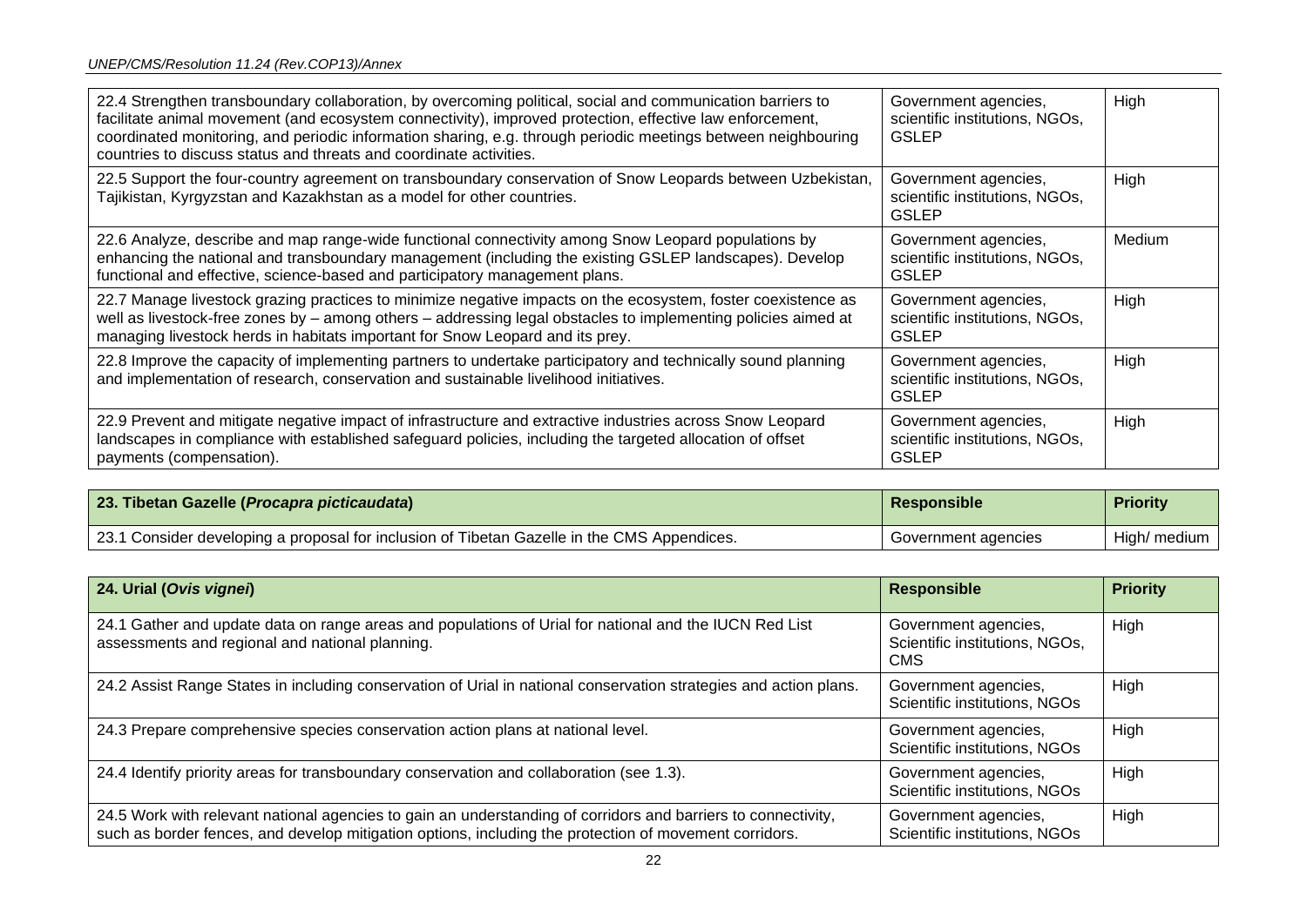| 24.6 Promote landscape level conservation of Urial through the establishment and/or support of a network of<br>well-managed protected and game management areas, including community-managed areas and transboundary<br>areas.                                                                                                                                              | Government agencies,<br>Scientific institutions, NGOs | High   |
|-----------------------------------------------------------------------------------------------------------------------------------------------------------------------------------------------------------------------------------------------------------------------------------------------------------------------------------------------------------------------------|-------------------------------------------------------|--------|
| 24.7 Explore options to address habitat loss caused, among others, by infrastructure, urbanization, livestock<br>grazing and other agricultural land-use, through e.g., prevention, mitigation and compensation measures,<br>regulation of grazing, and incentivizing the conservation, rehabilitation and sustainable use of natural rangeland<br>and woodland vegetation. | Government agencies,<br>Scientific institutions, NGOs | High   |
| 24.8 Develop sustainable use models, including community-based regulated hunting and tourism, which<br>incentivize local land users and communities to prevent poaching and to conserve Urial in coexistence with other<br>land uses.                                                                                                                                       | Government agencies,<br>Scientific institutions, NGOs | High   |
| 24.9 Develop, test and implement approaches that reduce conflict caused by crop raiding through prevention<br>and compensation of damages (crop selection, scaring off from sensitive crops, benefit sharing from sustainable<br>use).                                                                                                                                      | Government agencies,<br>Scientific institutions, NGOs | High   |
| 24.10 Develop systems for monitoring of Urial range areas, population status, habitat suitability and impact of<br>land use and climate change.                                                                                                                                                                                                                             | Government agencies,<br>Scientific institutions, NGOs | High   |
| 24.11 Study movements and connectivity between populations, e.g. by DNA sampling and the use of satellite<br>telemetry.                                                                                                                                                                                                                                                     | Government agencies,<br>Scientific institutions, NGOs | High   |
| 24.12 Explore the impact of threats, such as poaching, competition with livestock, land-use, climate change,<br>infrastructure and urbanization.                                                                                                                                                                                                                            | Government agencies,<br>Scientific institutions, NGOs | High   |
| 24.13 Study risks of Urial-livestock disease transmission, elaborate response protocols and undertake mitigation<br>action.                                                                                                                                                                                                                                                 | Government agencies,<br>Scientific institutions, NGOs | High   |
| 24.14 Support communication and information exchange across the Range States, especially in case of<br>transboundary populations.                                                                                                                                                                                                                                           | Government agencies,<br>Scientific institutions, NGOs | High   |
| 24.15 Promote Urial as a flagship species for wildlife and ecosystem conservation in its current and former<br>habitats.                                                                                                                                                                                                                                                    | Government agencies,<br>Scientific institutions, NGOs | Medium |
| 24.16 Raise the knowledge of the broad public and decision makers and encourage conservation actions by<br>promoting the Urial and its subspecies as symbol of local, subnational and national identity development.                                                                                                                                                        | Government agencies,<br>Scientific institutions, NGOs | Medium |

| 25. Wild Camel (Camelus bactrianus <sup>5</sup> )                                                                                                 | Responsible                                                     | <b>Priority</b> |
|---------------------------------------------------------------------------------------------------------------------------------------------------|-----------------------------------------------------------------|-----------------|
| [25.1 Develop an action plan to include a wildlife monitoring approach for the international transboundary Wild<br>Camel populations in the Gobi. | Government agencies, NGOs   High<br>and scientific institutions |                 |

<sup>5</sup> *Camelus ferus* according to the IUCN Red List 2008.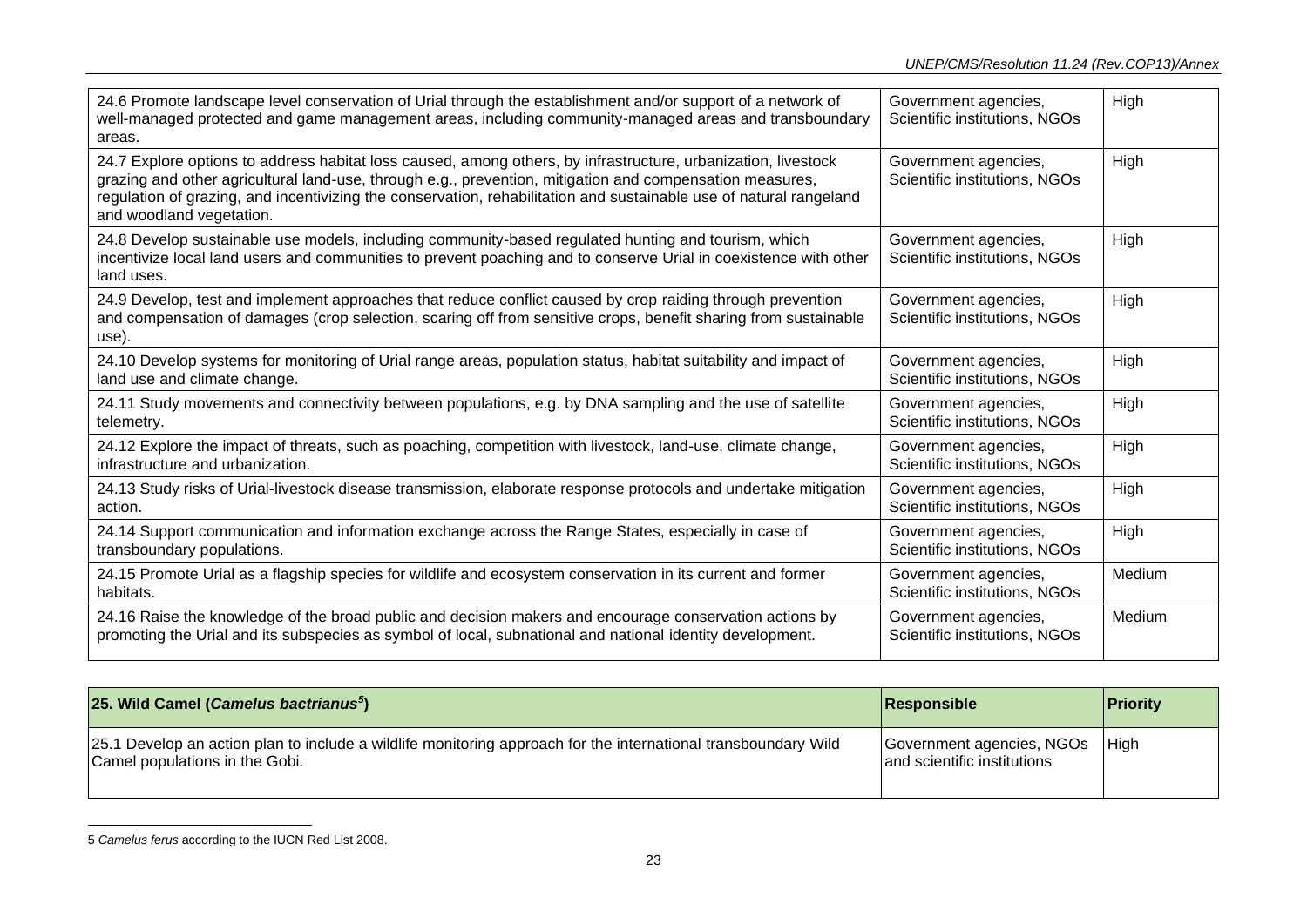| 25.2 Conduct field studies using camera-traps and patrol-based monitoring to assess the migration of the<br>transboundary Wild Camel population in Mongolia and China.                                                                                                                                                 | PA administration,<br>Government agencies,<br><b>WCPFUK, WCPF Mongolia,</b><br>Scientific institutions | High   |
|------------------------------------------------------------------------------------------------------------------------------------------------------------------------------------------------------------------------------------------------------------------------------------------------------------------------|--------------------------------------------------------------------------------------------------------|--------|
| [25.3 Organize cooperation between Chinese and Mongolian scientists to implement transboundary collaboration<br>on monitoring and investigation, to mitigate impacts from the international border fence and maintain landscape<br>permeability. This cooperation to be incorporated in a Memorandum of Understanding. | <b>WCPFUK and WCPF</b><br>Mongolia, Government<br>agencies, Scientific institutions,<br><b>NGOs</b>    | Medium |
| 25.4 Focus on wild population dynamics and its response to habitat fragmentation and destruction of migratory<br>routes caused by illegal mining.                                                                                                                                                                      | <b>WCPF UK, WCPF Mongolia</b><br>Government agencies, NGOs                                             | High   |

| 26. Wild Yak (Bos grunniens)                                                                                      | <b>Responsible</b>                                    | <b>Priority</b> |
|-------------------------------------------------------------------------------------------------------------------|-------------------------------------------------------|-----------------|
| 26.1 Identify core populations and habitats and seasonal range use pattern with specially designed field surveys. | Government agencies,<br>scientific institutions, NGOs | High            |
| 26.2 Collect samples to study the genetic variation in Wild Yak.                                                  | Government agencies,<br>scientific institutions, NGOs | Medium          |
| 26.3 Update Wild Yak population and distribution status at national and regional level.                           | Government agencies,<br>scientific institutions, NGOs | High            |
| 26.4 Investigate the risks of hybridization of Wild Yak with domestic yak and yak-cow hybrids.                    | Government agencies,<br>scientific institutions, NGOs | High            |
| 26.5 Devise range-wide and periodic population monitoring protocols using standardized methods and timing. .      | Government agencies,<br>scientific institutions, NGOs | High            |
| 26.6 Investigate forage competition with domestic animals and Wild Yak.                                           | Government agencies,<br>scientific institutions, NGOs | High            |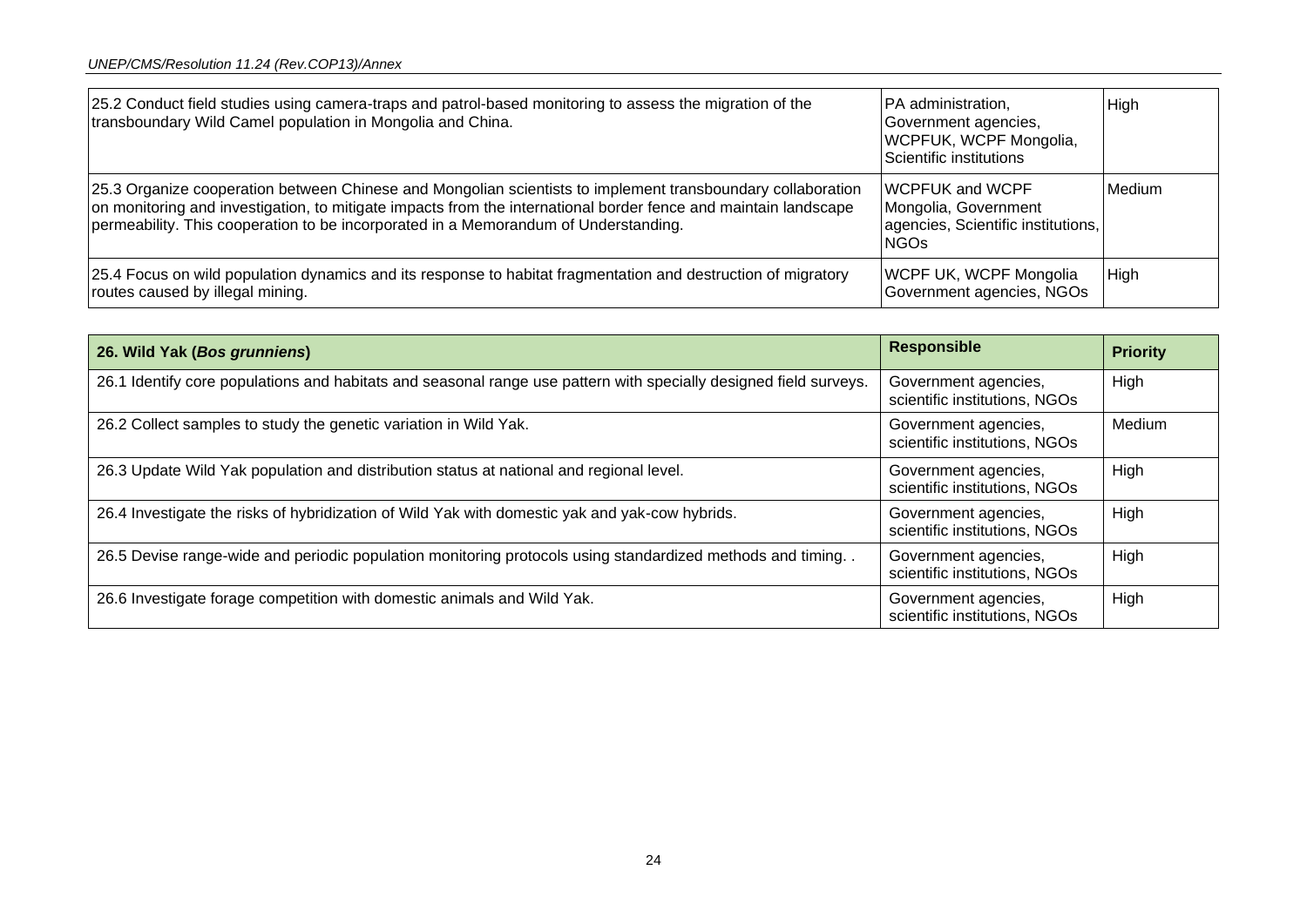| Part III. Landscape-level Measures                                                                                                                                                                                                                                                                                           |                                                                                                     |                 |
|------------------------------------------------------------------------------------------------------------------------------------------------------------------------------------------------------------------------------------------------------------------------------------------------------------------------------|-----------------------------------------------------------------------------------------------------|-----------------|
| 27. Gobi-Steppe Ecosystem<br>Countries: China, Mongolia, Russia<br>Species: Asiatic Wild Ass, Gobi Bear, Goitered Gazelle, Mongolian Gazelle, Przewalski's Horse, Saiga Antelope,<br><b>Wild Camel</b>                                                                                                                       | <b>Responsible</b>                                                                                  | <b>Priority</b> |
| 27.1 Develop a Gobi steppe ecosystem action plan involving all adjacent Range States to ensure long-term<br>permeability of the landscape, avoidance or mitigation of barriers, availability of areas without human use and<br>including species-specific actions.                                                           | Government agencies,<br>scientific institutions, NGOs                                               | High            |
| 27.2 Establish a platform of all interested and invited scientists to scale up species specific actions and to<br>encourage transboundary collaboration on monitoring and research and to mitigate impacts from international<br>border fences.                                                                              | Government agencies,<br>scientific institutions, NGOs                                               | Medium          |
| 27.3 Assess impact of linear infrastructure and its cumulative effects to develop and implement mitigation<br>measures (see 3.3. and 3.4), including wildlife-friendly infrastructure standards.                                                                                                                             | Government agencies,<br>NGOs, Scientific institutions,<br>international partners, private<br>sector | High            |
| 27.4 Establish an "Environmental Mitigation Fund" aiming at safeguarding the migratory species of the Gobi-<br>Eastern Steppe ecosystem to implement mitigation measures for existing and newly constructed infrastructure,<br>research and monitoring financed by contributions from private sector, government and donors. | NGOs, Scientific institutions,<br>international partners, private<br>sector                         | High            |

| 28. Qinghai-Tibetan Plateau                                                                                                                                                                                                                                                                                                                      | <b>Responsible</b>                                    | <b>Priority</b> |
|--------------------------------------------------------------------------------------------------------------------------------------------------------------------------------------------------------------------------------------------------------------------------------------------------------------------------------------------------|-------------------------------------------------------|-----------------|
| Countries: Bhutan, China, India, Nepal, Pakistan                                                                                                                                                                                                                                                                                                 |                                                       |                 |
| Species <sup>6</sup> : Argali, Chiru, Kiang, Snow Leopard, Tibetan Gazelle, Wild Yak                                                                                                                                                                                                                                                             |                                                       |                 |
| 28.1 Identify conservation intervention gaps among existing protected areas through research based on<br>distribution and movement for these species at large landscape scale, including the effectiveness of the existing<br>protected areas (national parks, national nature reserves, world nature heritage site) in protecting CAMI species. | Government agencies,<br>scientific institutions, NGOs | High            |
| 28.2 Identify common threats and landscape-level solutions for these key species.                                                                                                                                                                                                                                                                | Government agencies,<br>scientific institutions, NGOs | High            |
| 28.3 Develop locally suitable mechanisms for cooperative work between sectors such as wildlife, forestry, animal<br>husbandry and tourism, which may need intervention in policy at the national, provincial and local levels.                                                                                                                   | Government agencies,<br>scientific institutions, NGOs | High            |
| 28.4 Conduct a climate change vulnerability and resilience assessment for all species.                                                                                                                                                                                                                                                           | Government agencies,<br>scientific institutions, NGOs | High            |

<sup>6</sup> Chiru and Tibetan Gazelle occur in this landscape but are not listed under CMS.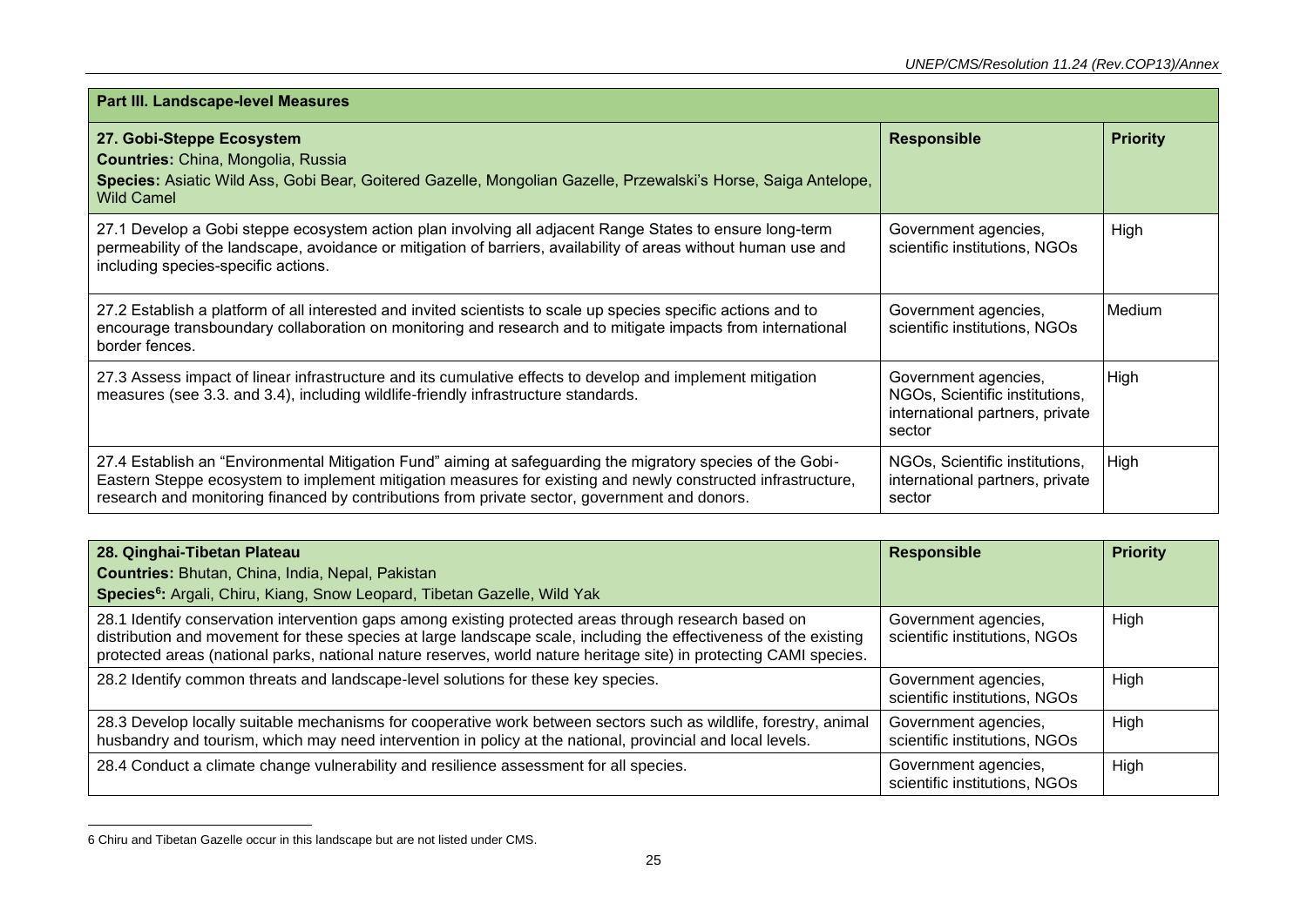| <b>Part IV. Implementation Support</b>                                                                                                                                                                                                                                                                                                                                                                                    |                                                               |                 |
|---------------------------------------------------------------------------------------------------------------------------------------------------------------------------------------------------------------------------------------------------------------------------------------------------------------------------------------------------------------------------------------------------------------------------|---------------------------------------------------------------|-----------------|
| 29. Coordination, Data Sharing and Review Processes                                                                                                                                                                                                                                                                                                                                                                       | <b>Responsible</b>                                            | <b>Priority</b> |
| 29.1 Strengthen the staff resources for the coordination of CAMI within and possibly outside of the CMS<br>Secretariat to enable sustainable and long-term coordination services for CAMI.                                                                                                                                                                                                                                | CMS, Government<br>agencies, Scientific<br>institutions, NGOs | High            |
| 29.2 Continue issuing the biannual CAMI newsletter and updating the website in English and Russian language.                                                                                                                                                                                                                                                                                                              | <b>CMS</b>                                                    | High            |
| 29.3 Establish an information entry template per species with important information about the species (e.g.<br>species population status, monitoring method, date and area covered, reference and source of the data), which is<br>available on the CAMI website (editing password-restricted), taking into account suitable templates from existing<br>sources such as Saiga Resource Centre, Saiga News, Cat News, etc. | CMS, Government<br>agencies, Scientific<br>institutions, NGOs | High            |
| 29.4 Confirm and amend the Species Focal Point list (and in the process review suitable platforms such as Snow<br>Leopard Network, IUCN Specialist Groups) at each renewal of the Programme of Work and publish on the CMS<br>website.                                                                                                                                                                                    | <b>CMS</b>                                                    | High            |
| 29.5 Review CMS National Focal Points and regularly update the list for CAMI countries on the CMS website.<br>Request non-Party Range States to nominate a Focal Point for CAMI.                                                                                                                                                                                                                                          | <b>CMS</b>                                                    | High            |
| 29.6 Conduct regular technical, thematic, ecoregional workshops in between COPs, facilitate exchange of<br>scientific information among institutions and where appropriate, establish working groups on thematic issues of<br>the POW.                                                                                                                                                                                    | CMS, Government<br>agencies, NGOs                             | High/ Medium    |
| 29.7 Organize a Range State meeting of CAMI Range States and stakeholders prior to COP15 to agree on the<br>new POW covering the period 2027-2032.                                                                                                                                                                                                                                                                        | CMS, Government<br>agencies, NGOs                             | Medium          |
| 29.8 Within the frame of the Asian group under the CMS Standing Committee, connect CMS Focal Points from<br>the CAMI region to discuss issues of mutual concern and advance implementation.                                                                                                                                                                                                                               | CMS, Government agencies                                      | High/Medium     |
| 29.9 Ensure national consultation of the POW in the relevant ministries after endorsement at the COP13 for<br>national review and approval.                                                                                                                                                                                                                                                                               | Government agencies                                           | High            |
| 29.10 Collect information including existing species action plans on the CMS website and consider developing<br>Action Plans for species that do not have one.                                                                                                                                                                                                                                                            | CMS, NGOs, Government<br>agencies                             | High            |
| 29.11 Implement the reporting and review process as agreed at the Second Range State Meeting in Ulaanbaatar<br>in 2019 to monitor implementation and strengthen implementation.                                                                                                                                                                                                                                           | CMS, NGOs, Government<br>agencies                             |                 |
| 29.12 Nominate a mammal expert for the Scientific Council.                                                                                                                                                                                                                                                                                                                                                                | <b>CMS Scientific Council</b>                                 |                 |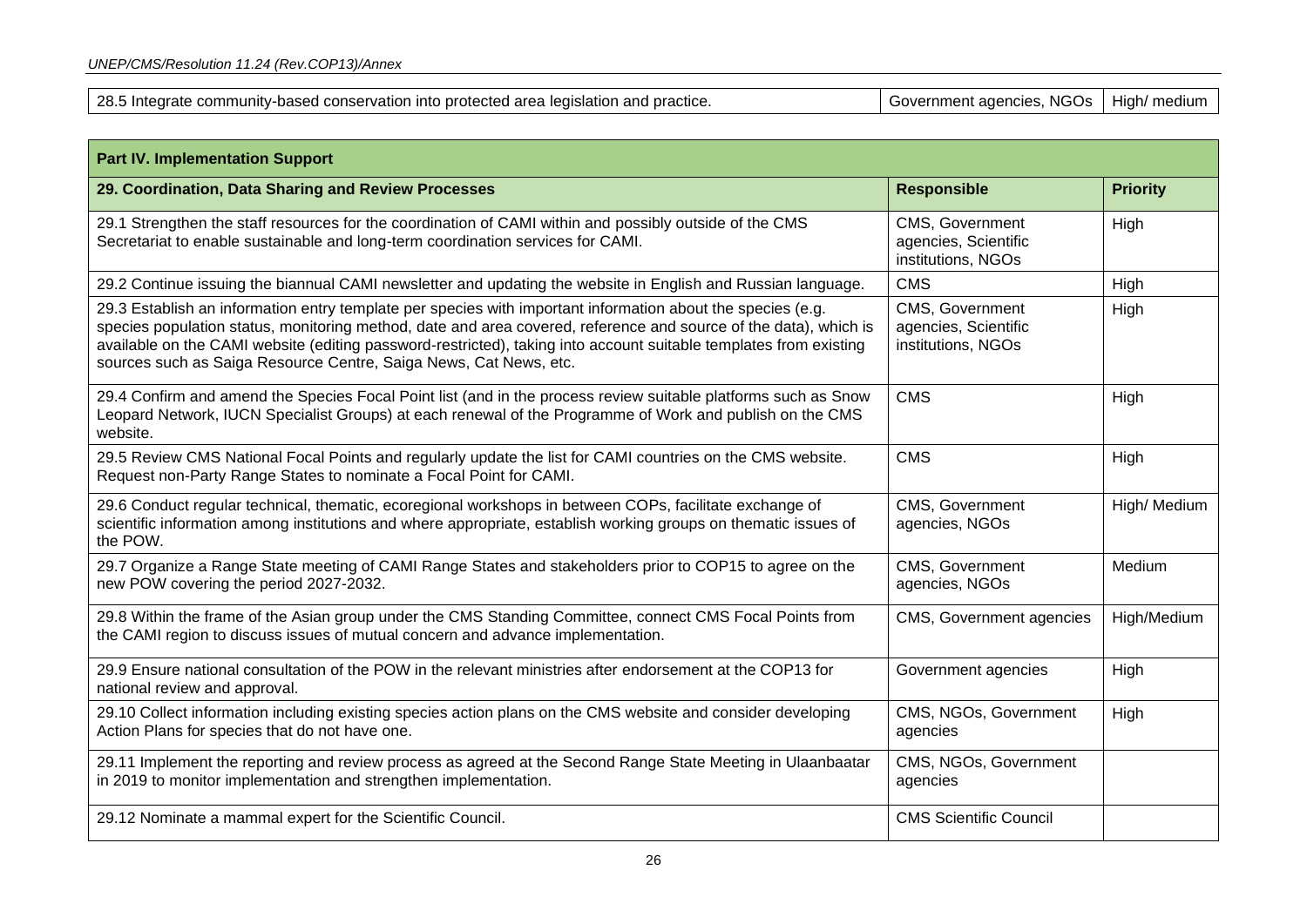| 30. Outreach and Awareness Raising                                                                                                                                                                                 | <b>Responsible</b>                                                   | <b>Priority</b> |
|--------------------------------------------------------------------------------------------------------------------------------------------------------------------------------------------------------------------|----------------------------------------------------------------------|-----------------|
| 30.1 Raise awareness and understanding about the importance of the Central Asian region for migratory<br>mammals for different audiences, using the biannual CAMI newsletter, website and other tailored material. | <b>CMS, Government</b><br>agencies, NGOs,                            | High            |
| 30.2 Produce a video clip showcasing the importance of CAMI and the need to protect CAMI species and their<br>habitat.                                                                                             | <b>CMS, Government</b><br>agencies, NGOs, Scientific<br>institutions | High            |
| 30.3 Liaise with other relevant fora, organizations and institutions to include CAMI into their outreach and<br>communication activities.                                                                          | <b>CMS, Government</b><br>agencies, NGOs, Scientific<br>institutions | High            |
| 30.4 Initiate systematic awareness raising in the private sector (e.g. Corporate Social Responsibility funds).                                                                                                     | <b>CMS, Government</b><br>agencies, NGOs, Scientific<br>institutions | High            |

| 31. Funding                                                                                                                                                                                                                                                                                                | <b>Responsible</b>                        | <b>Priority</b> |
|------------------------------------------------------------------------------------------------------------------------------------------------------------------------------------------------------------------------------------------------------------------------------------------------------------|-------------------------------------------|-----------------|
| 31.1 Continue and expand existing initiatives and funding programmes to support implementation of CAMI and its<br>POW, such as the IUCN SOS Central Asia Programme as a funding mechanism specifically designed to provide<br>funding for the implementation of the POW.                                   | <b>IUCN, Government</b><br>agencies, NGOs | High            |
| 31.2 Promote co-funding to donor initiatives from governments as well as co-funding from donors to government<br>initiatives for the implementation of the POW.                                                                                                                                            | Government agencies                       | High/ Medium    |
| 31.3 Include conservation actions for migratory species as outlined in the POW in the existing / updated /<br>elaborated state programmes on nature protection.                                                                                                                                            | Government agencies                       | High            |
| 31.4 Channel national environmental funds that exist under state bodies and include measures on migratory<br>species and the implementation of the POW.                                                                                                                                                    | Government agencies,<br>NGOs              | High/ Medium    |
| 31.5. Conduct an 'inventory' of donors and funding programmes and identify a "champion" for CAMI.                                                                                                                                                                                                          | CMS, NGOs                                 | Medium          |
| 31.6 Explore funding options through the Global Environment Fund (GEF) including GEF Small Grants<br>Programme projects for joint proposals between several countries with involvement of GEF implementing<br>agencies (World Bank, Asian Development Bank, UNDP) in the processes of project application. | Government agencies,<br>NGOs, CMS         | High/Medium     |
| 31.7 Strengthen bilateral cooperation between countries as well as with donors in fundraising and joint project<br>development.                                                                                                                                                                            | Government agencies,<br>Donors, CMS       | Medium          |
| 31.8 Consider organizing charity events or other innovative funding sources to mobilize funding for CAMI and its<br>POW.                                                                                                                                                                                   | Government agencies,<br>NGOs, CMS         | Low             |
| 31.9 Engage in and contribute to the development of donors' funding priorities in line with CAMI.                                                                                                                                                                                                          | CMS, NGOs, INGOs                          | High/ Medium    |